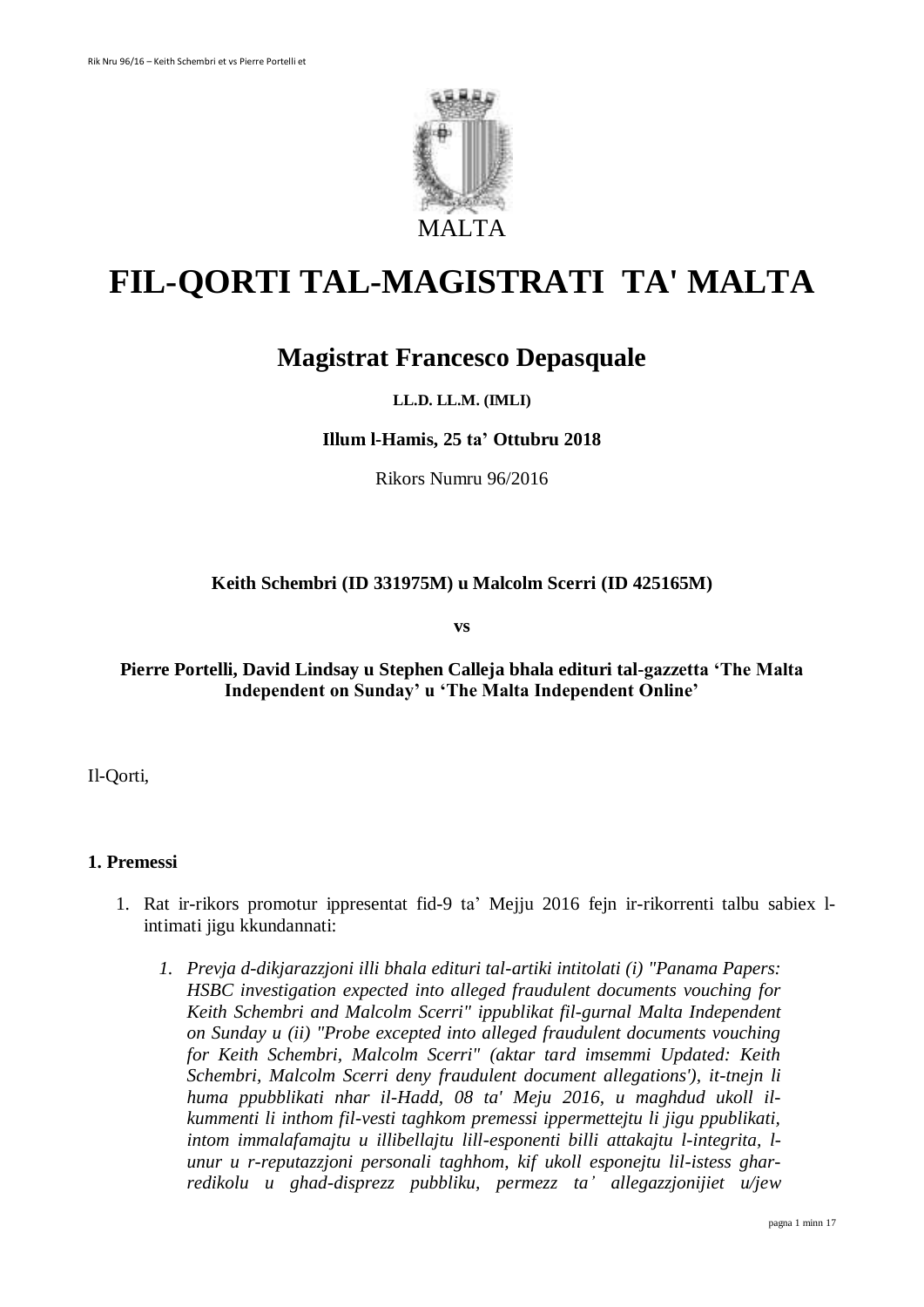*insinwazzjonijiet seriji i huma ghal kollox inveritieri u foloz kif ser jigi ppruvat;u* 

- *2. Thallsu lill-esponenti, individwalment u separatament, il-massimmu kontemplat fl-Artkolu 28 tal- Kapitolu 248 tal-Ligijiet ta' Malta bhala danni in riparazzjoni tal-malafama li huma sofrew b'konsegwenza tal-artikli fuq imsemmija, liema artikli kellhom l-ghan li jtellef u jnaqqas ir-reputazzjoni, lintegrita u l-unur taghhom.*
- 2. Rat ir-risposta ta' l-intimati **Pierre Portelli, David Lindsay** u **Stephen Calleja** ippresentata fit-23 ta' Gunju 2016 fejn laqghu ghal dak mitlub billi qajjmu s-segwenti difizi:

*IlIli t-talbiet tal-atturi huma infondati fil-fatt u fid-dritt u ghandhom jigu michuda bl-ispejjeż kontrihom ghas-segwenti ragunijiet:-*

- *1. Li fuq bażi preliminari, jigi umilment eccepit li l-intimat Pierre Portelli ghandu jigi liberat mill-osservanza tal-gudizzju minn din I-Onorabbli Qorti stante li huwa ma kienx editur tal-artikoli in kwistjoni;*
- *2. Li minghajr preğudizzju ghas-suespost, subordinatament, ir-rikorrent ghandu jgib il-prova li l-intimati kienu lkoll edituri tal-artikoli in kwistjoni, finnuqqas ta' liema l-intimati jew min minnhom ghandhom jigu liberati millosservanza tal-gudizzju minn din l-Onorabbli Qorti;*
- *3. Li wkoll minghajr pregudizzju ghas-suespost, l-artikoli in kwistjoni mhumiex libellużi u/jew malafamanti fil-konfront tar-rikorrenti, iżda jikkonsistu biss f'fatti verifikabbli u/jew kummenti dwar kwistjonijiet fl-interess pubbliku li ghalhekk, huma fair comment, kritika accettabbli f'socjetà demokratika u eżercizzju tal-libertà tal-espressjoni sancita, inter alia, mill-Kostituzzjoni ta' Malta u l-Konvenzjoni Ewropea tad-Drittijiet tal-Bniedem;*
- *4. Li wkoll minghajr pregudizzju ghas-suespost, ma jirriżultax li kien hemm kummenti li huma libellużi u/jew malafamanti fil-konfront tar-rikorrenti.*
- 5. *Li wkoll minghajr pregudizzju ghas-suespost u subordinatament ghall-istess il-kontenut ta' dawn il-kummenti li minnhom ilmentaw ir-rikorrenti, jekk jirriżulta li huma malafamanti, ghandhom iwiegbu ghalihom il-persuni li ghaddewhom.*

## **2. Provi**

1. Rat l-artiklu meritu tal-kawza odjerna ippubblikat fis-sebgha pagna ta' The Malta Independent on Sunday datat 8 ta' Mejju 2016 u intitolat '**Panama Papers: HSBC investigation expected into alleged fraudulent documents vouching for Keith Schembri and Malcolm Scerri**", liema artikolu kien jghid li gej:

*HSBC Bank Malta is expected to launch an investigation into the possible fraudulent presentation of documents concerning OPM Chief of Staff Keith Schembri and Malcolm Scerri, the general manager of the company Mr Schembri owns, Kasco Ltd, sources have told this newsroom.*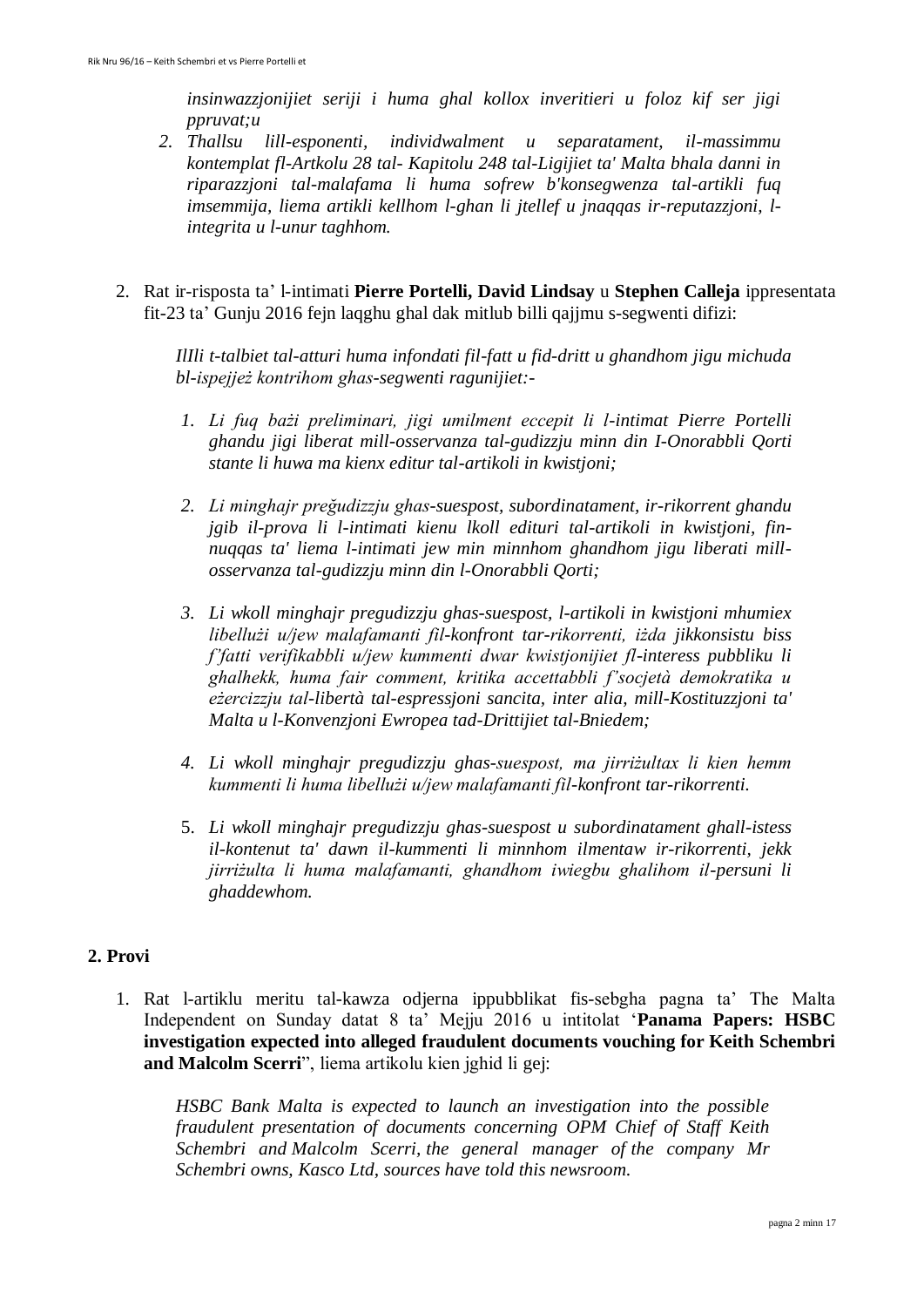*Journalist Daphne Caruana Galizia published an article on Friday highlighting the levels of secrecy both Mr Schembri and Mr Scerri applied in order to hide their companies in the British Virgin Islands, some two months after the March 2013 general election and Mr Schembri's appointment as the prime Minister's chief of staff.*

*Mrs Caruana Galizia also published two HSBC Malta "information report" documents with respect to Keith Schembri and Malcolm Scerri, which were apparently requested by BTI Management Ltd, a company owned by Nexia BT Holdings Ltd.*

*She alleged that the 'information reports' for Keith Schembri and Malcolm Scerri, who took Mr Schembri's place as managing director of Kasco Ltd when Mr Schembri was appointed as the Prime Minister's chief of staff, were "purportedly" issued by HSBC Bank Malta plc's Attard branch. Both bank documents she published were dated 27 May 2013.*

*"I am informed by people who work at the bank that the Attard branch had closed more than a year earlier – in February 2012 – and was then already no more than an unmanned automated office," Mrs Caruana Galizia reported.*

*If this turns out to be the case, action would very well be taken by the Malta Financial Services Authority which could, in turn, result in punitive action against the directors of BTI Management Ltd, who include Brian Tonna and Karl Cini. Both men are linked to Mr Schembri and are also heavily implicated in the Maltese spectrum of the Panama Papers scandal.*

*Some two months after the 2013 general election and being appointed as Chief of Staff, Keith Schembri and Kasco's Malcolm Scerri created several new layers of secrecy for their companies in the British Virgin Islands.*

*This included ATC Administrators Inc taking 50,000 shares in both companies, as well as both Mr Schembri and Mr Scerri removing themselves as the sole shareholders and the sole directors of the companies, while appointing persons associated with Mossack Fonseca as directors. Nexia BT's Brian Tonna and Karl Cini were also granted power of attorney over the companies by both of the new directors.*

*In addition, Mr Schembri and Mr Scerri had signed documents indemnifying Mossack Fonseca of all costs and expenses in relation to the company. Brian Tonna also wrote and sent letters of reference for both Schembri and Scerri to Mossack Fonseca.*

*The information reports cited were required to serve as further reference for Mossack Fonseca on Mr Schembri and Mr Scerri's behalf.*

*Under the HSBC document's 'general comments,' it is stated that Mr Schembri: "is known to us for a number of years as honest and trustworthy and unlikely to enter into commitments he would be unable to fulfil. Highly esteemed in his business circles. Considered to be a good business relationship." The same was said of Mr Scerri in a separate document.*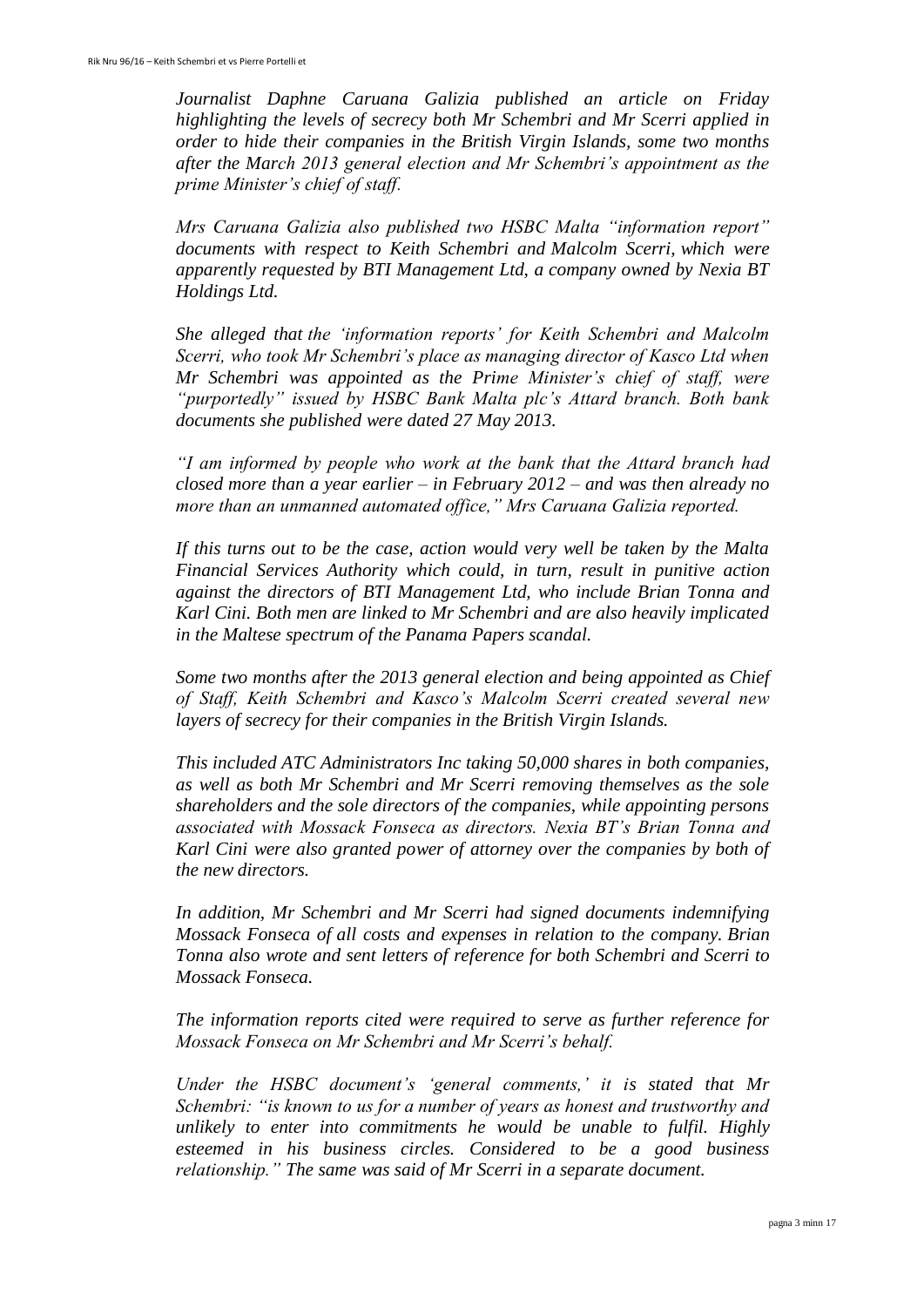2. Rat l-artikolu illi deher fuq il-Malta Independent Online dakinhar stess, intitolat originalment "**Probe expected into alleged frudulent documents vouching for eith Schembri, Malcolm Scerri**", sussegwentement mibdul biex jaqra "**Updated: Keith Schembri, Malcolm Scerri deny fraudulent documents allegations**", liema artikolu kien jirriproduci verbatim l-artikolu fuq ikkwotat wara introduzzjoni illi kienet tghid:

*Keith Schembri and Malcolm Scerri are denying allegations of fradulent presentation of documents, a statement by their lawyer said this evening.*

*This morning, The Malta Independent on Sunday reported that ….*

Tali artikolu imbghad jispicca bis-segwenti kliem:

*… But, in a statement through their lawyer Andre Sciberras, Schembri and Scerri denied the allegation claiming that the article in question is "both factually incorrect and libellous in nature".*

*The lawyer gave the newspaper time until tomorrow at 12pm to retract the story pending legal procedures.*

*This newsroom intends to await an official declaration by HSBC before taking any further action.*

- 3. Rat l-affidavit ta' **Malcolm Scerri** (fol 27), ippresentat fit 28 ta' Settembru 2017, flimkien mad-dokumentazzjoni hemm annessa, inkluza korrispondenza bejn il-legali tar-rikorrenti u l-intimat Pierre Portelli dwar il-kontenut tal-artikolu.
- 4. Semghet ix-xhieda ta' **Lawrence Pace**, Commercial Relationship Manager tal-HSBC illum irtirat, prodott mir-rikorrenti u moghtija fid 9 ta' Novembru 2017.
- 5. Semghet ix-xhieda ta' **Michel Cordina**, Head of Commercial Banking tal-HSBC, prodott mir-rikorrenti u moghtija fid 9 ta' Novembru 2017.
- 6. Rat illi fl 14 ta' Dicembru 2017, il-partijiet qablu illi x-xhieda migbura fil-kaz Rikors Nru 100/16 '*Brian Tonna et vs Pierre Portelli et*' illi kienet qed tinstema kontestwalment malkawza odjerna, ghandhom japplikaw ghal kaz odjern ukoll.
- 7. Rat ix-xhieda migbura fil-kaz Rikors Nru 100/16 'Brian Tonna et vs Pierre Portelli et', ossija s-segwenti:
	- l-affidavit ta' **Brian Tonna** ppresentat fit 12 ta' Jannar 2017; (fol 35)
	- l-affidavit ta' **Karl Cini** ppresentat fit 12 ta' Jannar 2017 flimkien ma' dokumentazzjoni; (fol 39)
	- Id-dikjarazjoni illi saret mill-intimati fis 6 ta' Marzu 2017 fejn gie ammess illi lintimat David Lindsay huwa l-editur tal-gurnal The Malta Independent on Sunday filwaqt illi Stephen Calleja huwa l-editur tal-online portal Malta Independent Online. (fol 57)
	- Il-kontro ezami ta' Brian Tonna illi saret fit 8 ta' Mejju 2017.
	- Il-kontro ezami ta' Karl Cini illi saret fit 8 ta' Mejju 2017.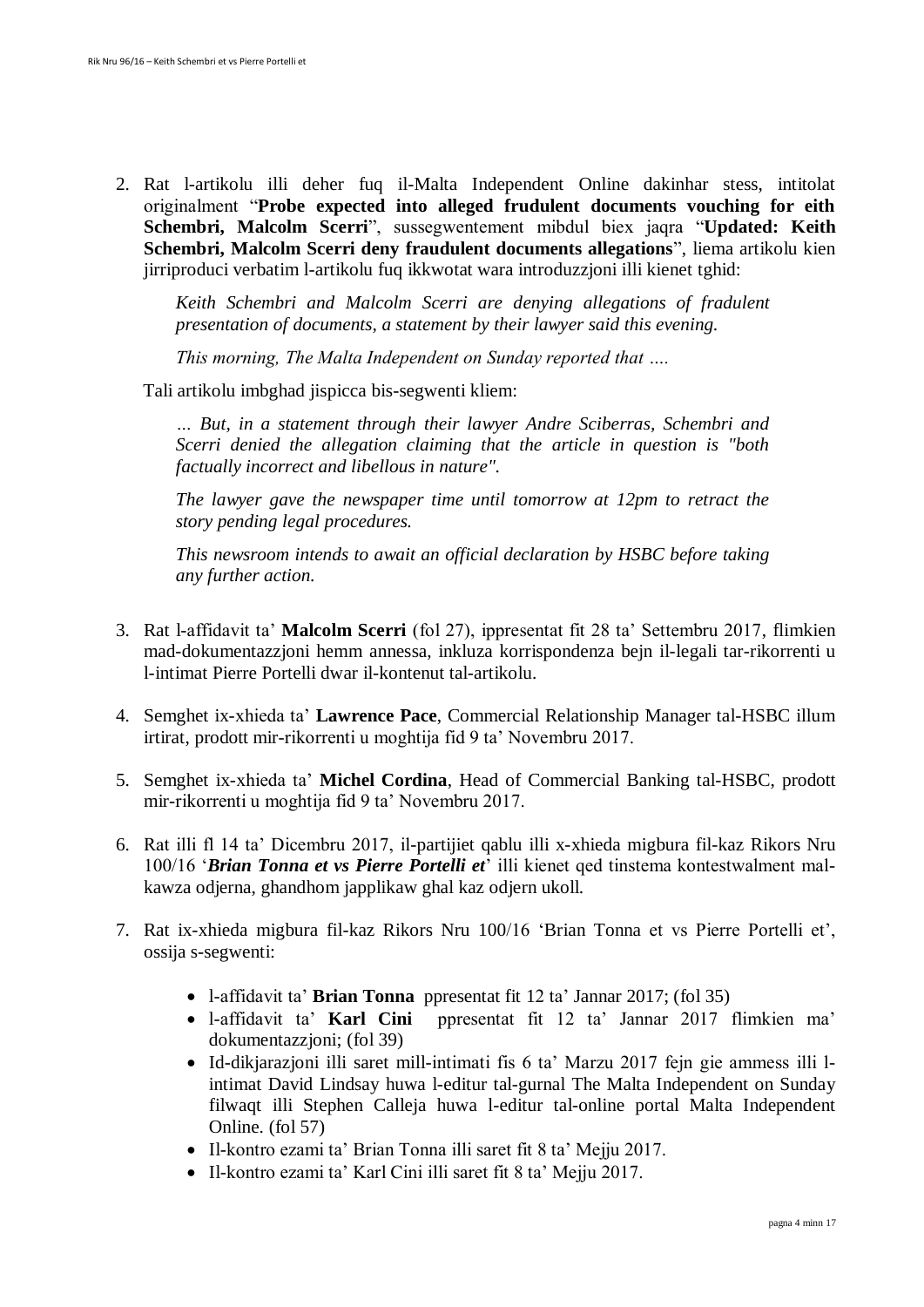- Ix-xhieda ta' **Franco Aloisio** , Head of Communications tal-HSBC Malta plc illi nghatat fid 19 ta' Ottubru 2017, u rat id-dokumentazzjoni minnu esebita, ossija korrispondenza in konessjoni ma' verifiki illi saru wara il-pubbblikazzjoni talartikolu meritu tal-kawza odjerna (fol 102)
- Ix-xhieda ta' **Victor Muscat**, dak iz-zmien Commercial Manager tal-HSBC Malta plc, illi nghatat fis 27 ta' Novembru 2017. (fol 129)
- 8. Rat l-affidavit ta' **Keith Schembri** ippresentat fil 15 ta' Frar 2018 flimkien maddokumentazzjoni hemm annessa.
- 9. Rat illi fil-15 ta' Frar 2018 ir-rikorrenti ddikjaraw illi ma kellhomx aktar provi x'jippresentaw.
- 10. Rat illi fl-10 ta' Mejju 2018 l-intimati ddikjaraw illi la l-provi migbura fil-kaz 100/16 flismijiet 'Brian Tonna et vs Pierre Portelli et' japplikaw ghal kaz odjern, huma ma kellhomx aktar provi x'jippresentaw u l-kawza giet differita ghat-trattazzjoni finali.
- 11. Semghet it-trattazzjoi tal-abbli difensuri tal-partijiet illi saret fit 18 ta' Gunju 2018, wara liema trattazzjoni l-kawza giet differita ghas-sentenza.

# **3. Konstatazzjonijiet fattwali.**

- 1. Jirrizulta, mill-provi presentati, illi l-intimat David Lindsay huwa l-editur ta' The Malta Independent on Sunday filwaqt illi Stephen Calleja huwa l-editur tal-Malta Independent Online'.
- 2. Jirrizulta illi fit-8 ta' Mejju 2016, fuq il-gurnal ta' nhar ta' Hadd, **The Malta Independent on Sunday**, u sussegwentement riprodotta verbatim fuq issit elettroniku ta' l-istess gazzetta, Malta Independent Online, ittellghet storja illi kienet taghmel referenza ghal storja ohra illi kienet ittellghet fuq is-sit elettroniku [www.daphnecaruanagalizia.com](http://www.daphnecaruanagalizia.com/) il-Gimgha ta' qabel, ossija 6 ta' Mejju 2016.
- 3. Jirrizulta illi l-bazi ta' dina l-istorja mtella l-ewwel darba il-Gimgha 6 ta' Mejju 2016 fuq issit elettroniku [www.daphnecaruanagalizia.com](http://www.daphnecaruanagalizia.com/) u eventwalment riprodotta fil-harga tal-Hadd tal-gurnal kienet l-pubblikazzjoni ta' hekk imsejjha "*Information Reports*' mahruga mill-HSBC fis-27 ta' Mejju 2013 a favur ta' Keith Allen Schembri u Malcom Scerri rispettivament, liema 'Information Reports' kienu mehtiega sabiex jikkonfermaw l-hekk imsejjah '*Character references*' ta' l-istess Keith Allen Schembri u Malcolm Scerri.
- 4. Jirrizulta, di fatti, illi ghalkemm inhargu dawna l-ittri fis 27 ta' Mejju 2013, jidher illi filqiegh ta' tali '*Information Reports*' kien hemm indikat illi dawna inhargu mill HSBC Bank Malta plc "*Attard Branch, 14, Mosta Road, Attard*", u dana minkejja il-fatt illi tali fergha kienet attwalment maghluqa u kienet ilha hekk ghal diversi xhur.
- 5. Jirrizulta illi tali zball wassal lill-gurnalista Daphne Caruana Galizia sabiex ittella artikolu fuq is-sit elettroniku taghha hekk kif kienet qed tikteb dwar kumpanniji illi allegatament kienu qed jinfethu fil British Virgin Islands, liema artikolu eventwalment wassal lillartikolist tal-artikolu meritu tal-kawza odjerna illi deher fis-sebgha pagna tal-gazzeta sabiex jiddikjara fil-bidu tal-artikolu li :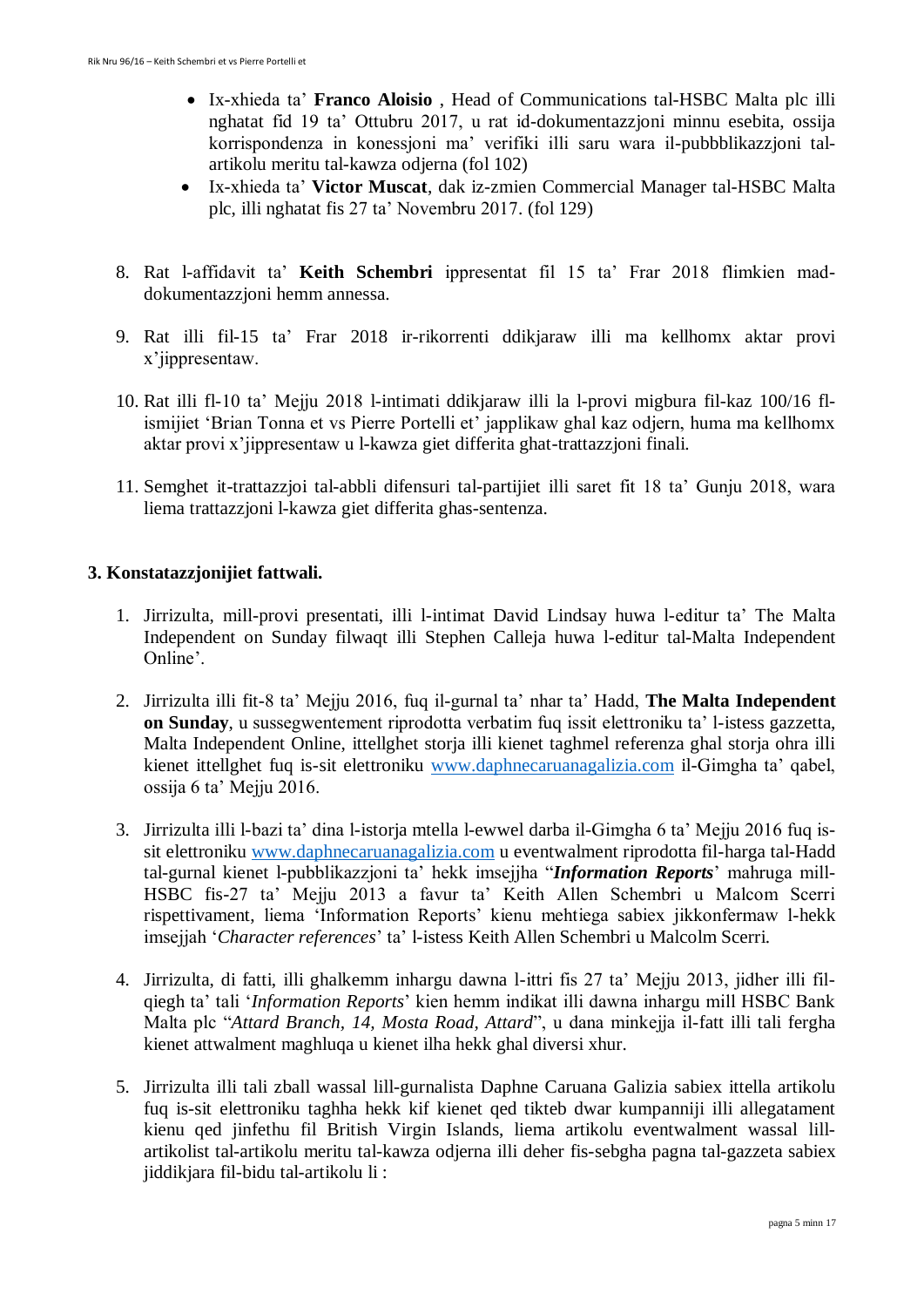*HSBC Bank Malta is expected to launch an investigation into the possible fraudulent presentation of documents concerning OPM Chief of Staff Keith Schembri and Malcolm Scerri, the general manager of the company Mr Schembri owns, Kasco Ltd, sources have told this newsroom.*

- 6. Jirrizulta, mix-xhieda tal-Head of Communications tal-HSBC Malta plc, Franco Aloisio, illi dakinhar illi giet ppubblikata l-istorja fuq il-blog ta' Daphne Caruana Galizia, ossija il-Gimgha 6 ta' Mejju 2016, Pierre Portelli kien ghamel kuntatt minnufih ma' Franco Aloisio li, mill parti tieghu, gharrfu illi, ghalkemm ma setax jizvela u jitkellem dwar kwistjonijiet relatati ma' klijenti u klijentela tal-Bank, dwar l-awtenticita' tad-dokument illi kien qed jigu allegati bhala fraudolenti, '*prima facie*' kien jidher illi kien zball amministrattiv izda l-Bank kien ser jaghmel l-istharrig necessarju malli jerggha jiftah ghax-xoghol, ossija t-Tnejn.
- 7. Jirrizulta, mix-xhieda tal-Head of Commercial Banking tal-HSBC Malta plc, Michel Cordina, illi l-Bank HSBC Malta plc, f'dak iz-zmien, kellha sistema illi kienet tipprovdi ghall hrug tal-hekk imsemjjha '*Information Reports*', illi jkunu mehtiega meta jkun hemm bzonn '*character references*' ma' terzi, liema sistema kienet tohrog tali rapport fuq *template*, liema *template* setghet tinhareg minn kwalsiasi fergha tal-bank inniffsu u dana billi tintghazel u tiddahhal minn '*drop down list'* illi kienet tipprovdi is-sistema komputerizzata tal-bank.
- 8. Jirrizulta illi l-ewwel fergha tal-bank illi kienet tidher f'tali template kienet dik ta' Attard, u s-sistema kienet disinjata b'mod illi awtomatikament, jekk wiehed ma jdahhalx fergha partikolari illi jrid jindika, tigi indikata illi tali rapport ikun inhareg mill-fergha tal-bank gewwa Attard, stante illi dina kienet l-ewwel fuq il-lista.
- 9. Jirrizulta, mix-xhieda ta' Lawrence Pace, illi kien il-Commercial Relations Manager responsabbli ghall-hrug ta' dawna z-zewgt '*Information Reports*' meritu tal-kawza odjerna u illi kien ir-Relationship Manager tal-kontijiet bankarji ghas-socjetajiet ta' Keith Schembri, illi kkonferma illi kien sar zball da' parte tieghu, hekk imsejjah '*administrative error*', fejn bi zvista kien naqas milli jindika l-fergha l-korretta, ossija tal-Head Office, minn fejn kienet qed jinhargu dawk l-'*Information Reports'*, bir-rizultat illi awtomatikament telghet l-fergha tal-bank gewwa Attard bhala l-fergha minn fejn inhargu tali ittri.
- 10. Jirrizulta illi, fuq wara korrispondenza ghal spjegazjoni tal-konsulent legali ta' Keith Schembri u Malcolm Scerri, rikorrent f'proceduri ohra, Michel Cordina, t-Tnejn 9 ta' Mejju 2016 kiteb lill-istess Scerri u kkonfermalu (fol 45) s-segwenti dwar l-'Information Reports', imsejjha "Report":

*The Bank confirms that the Report was legitimately issued on your request in terms of standing procedures.*

11. Jirrizulta wkoll illi l-Bank ghamel l-istharrig intern tieghu, kemm, skond Lawrence Pace, dakinhar illi hargat l-istorja fuq is-sit elettroniku www.daphnecaruanagalizia.com, ossija l-Gimgha 6 ta' Mejju 2016, kif ukoll it-Tnejn 9 ta' Mejju 2016 fejn, f'korrispondenza interna indirizzata lis-superjur tieghu Victor Muscat u mibghuta fit 08.03am tad 9 ta' Mejju 2016, stqarr is-segwenti: (Rik 100/96 fol 123)

*Regarding the bank address of the relative reports, at the time, the address of CMB here at Qormi was not automatic, but the first 'automatic' address was that of Attard. Hence the address. This was an oversight from my part that i did not check the bank address at the bottom of the report.*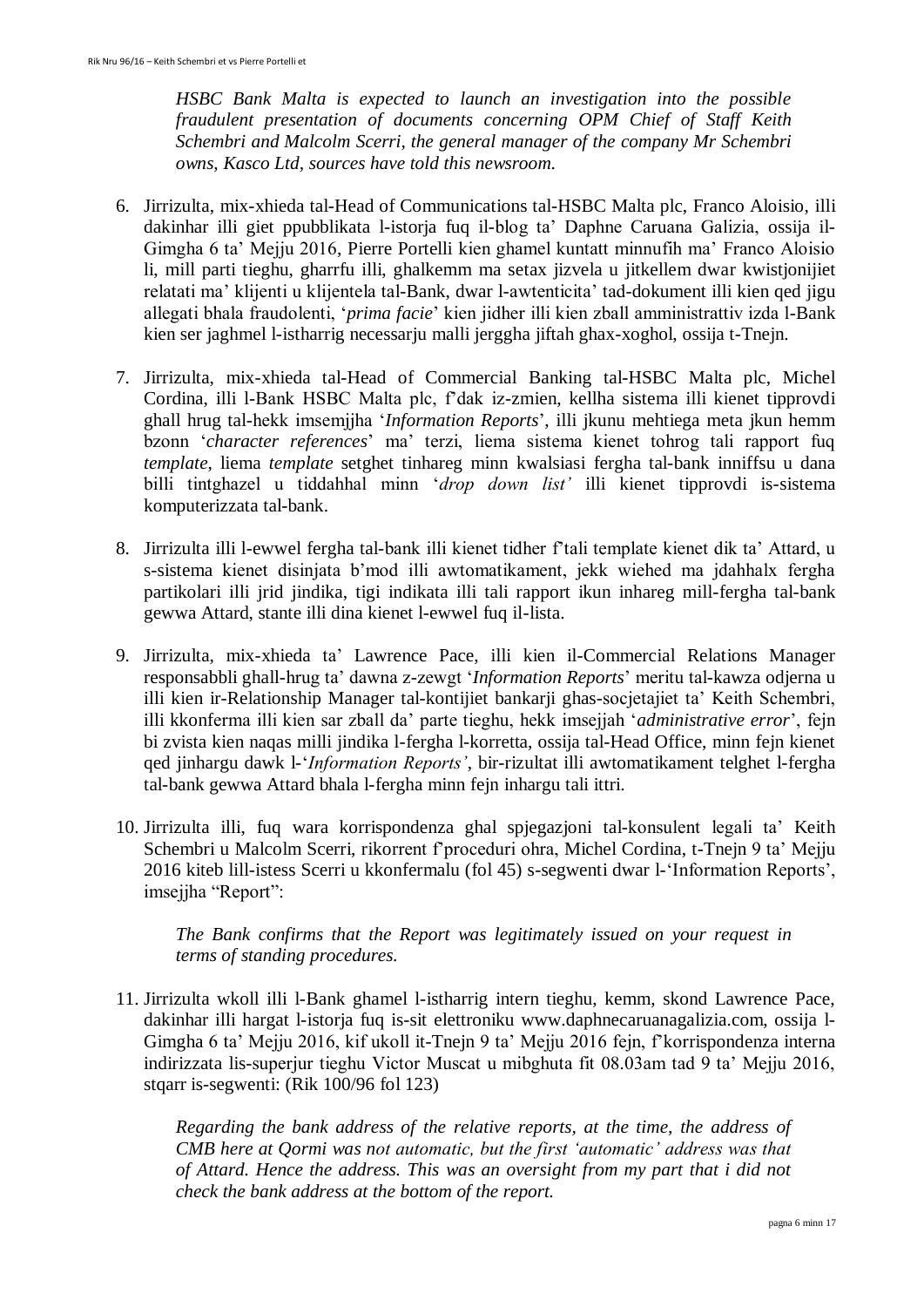- 12. Jirrizulta illi, fil-kaz ta' Keith Schembri u Malcolm Scerri, l-konsulent legali taghhom kiteb lill-intimati minnufih fid 19.15pm tat-8 ta' Mejju 2016 (fol 41) fejn talab "*retraction of libellous article*" u ppropona pubblikazzjoni ta' apologija.
- 13. Jirrizulta illi ftit hin wara, fit 20.14pm ta' dakinhar stess, l-intimat Pierre Portelli, illi kien jindika lilu nniffsu bhala 'Director Business & Content' sahaq illi l-artikolu "*never insituated that a probe has been launched and that the documents in question are fraudilent*" filwaqt illi sahaq illi kien ser jaghmel 'update' tal-istorja biex tinkludi c-cahda tal-klijenti tieghu, Schembri u Scerri, u kien dispost jaghmel 'updates' ulterjuri biex jikkjarifika l-ahbar f'kaz illi jinghata lilu tali dokumentazzjoni, jew mill-Bank jew millklijenti tieghu. (fol 42)
- 14. Jirrizulta illi Brian Tonna u Karl Cini, tramite il-konsulent legali taghhom, kitbu lill-intimati fl-10 ta' Mejju fejn gharrfuhom illi jekk dak mitlub ma kienx ser jigi irtitrat b'apologijia sa dakinhar stess fl-14.00pm, huma kienu ser jipprocedu, ghal liema ittra l-intimat Pierre Portelli irrisponda billi qal li "*TMI never referred to the documents as fraudulent but reported the allegation of such considering the details provided on the stationery*" filwaqt illi sahaq illi c-cahda ta' Tonna u Cini kienet ser tigi rappurtata. Portelli sahaq ukoll illi "*In the meantime the paper cannot apologise as yet, not until the bank or your clients show us the original documents. A retration of the article cannot be made due to the fact that this is now an xhibit in the libel cases filed against us by your clients.*"
- 15. Jirrizulta illi Keith Schembri u Malcolm Scerri intavolaw l-azzjoni taghhom fit-9 ta' Mejju 2010 filwaqt illi Brian Tonna u Karl Cini intavolaw l-azzjoni taghhom fl-10 ta' Mejju 2016.
- 16. Jirrizulta illi nelfrattemp, fuq is-sit elettroniku tal-gazzetta, ossija Malta Independent Online, persuni, kemm facilment identifikabbli kif ukoll anonimi, bdew jghaddu varji kummenti dwar tali storja fil-blog illi hija pprovduta mill-amministraturi ta' l-istess Malta Indendent Online taht l-istess storja, fejn varji individwi bdew jghaddu kummenti u asserzjonijiet filkonfront tar-rikorrenti Keith Schembri u Malcom Scerri, liema kummenti gew kollha ppubblikati fuq is-sit mill-amministratur ta' tali pagna.
- 17. Jirrizulta illi fost il-hafna kummenti u asserzjonijiet illi gew miktuba minn varji persuni u permessi mill-amministratur tas-sit Malta Independent Online, ir-rikorrent Keith Schembri identifikaw is-segwenti kummenti bhala lesivi fil-konfront tieghu: (fol 7)

## *Jan Farrugia*

*And then there's Keith Schembri's cousing who had disappeared, and remains AWOL, leaving behind him €40 million worth of 'debt'. One cannot accumulate that muCH debt in just a few years by mismanaging a florified grovery shop. This 40 million must have gone somewhere. Dots are emerging and forming recognisable shapes in the form of M-A-S-S-I-V-E-F-R-A-U-D.*

## *Joseph Lawrence*

*Maybe it is something that runs in the family?*

18. Jirrizulta illi, eventwalment, fil-11 ta' Mejju 2016, fuq is-sit Malta Independent Online (fol 46) u l-ghada, 12 ta' Mejju 2016, fuq il-gazzetta The Malta Malta Independent daily \*Rik Nru 96/16 – fol 48) ttellghet storja intitolata "*HSBC 2013 documents on Keith Schembri and Malcolm Scerri authentic, not fraudulent*", liema storja kienet tghid is-segwenti: (fol 46)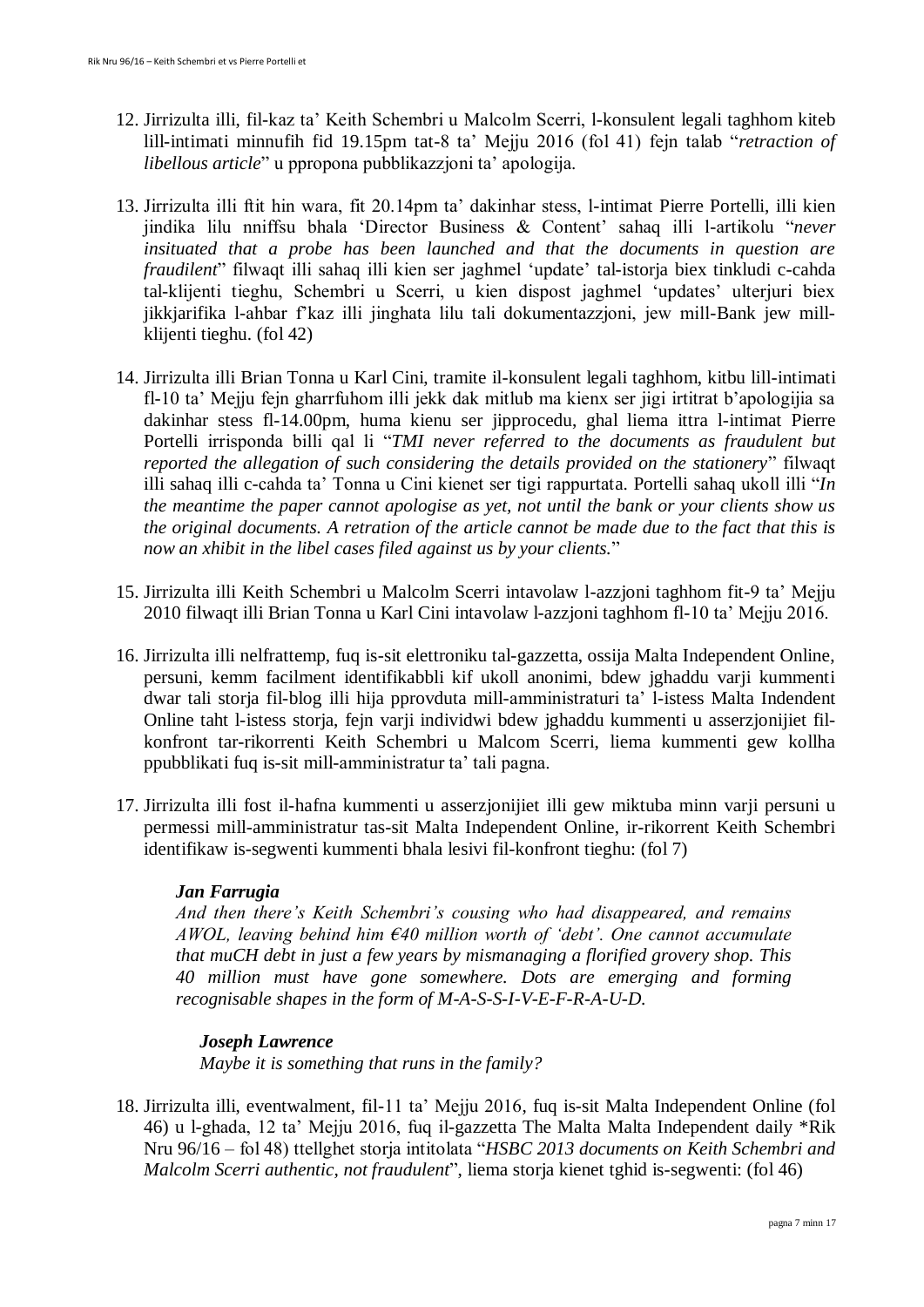*Following several attempts by The Malta Indeendent and other media outlets to establish whether HSBC 2013 documents found in the Panama Papers, pertaining to the Prime Minister's Chief of Staff Keith Schembri and his business associate Malcolm Scerri, are authentic or fraudulent, the bank has finally come out stating that these are authentic.*

*Citing and 'administrative error', HSBC took full responsibility of the mater, confirming that what Mr Schembri and Mr Scerri said on Sunday via their lawyer is true.*

*The Malta Independent on Sunday followed up a story originally published by journalist Daphne Caruana Galizia on her personal blog in which she noted that HSBC documents in her possession, that featured in the Panama Papers, shod that such documents were issued in 2013 under the bank's Attard Branch stationer when the branch had been closed in 2012.*

*This newsroom followed up the claims with sources within the bank that suggested that the bank couldn't ignore such an allegation and that it is normal that an internal inquiry would be under way.*

*Following a story in The Malta Independent on Sunday under the heading 'HSBC investigation expected into alleged fraudulent documents vouching for Keith Schembri and Malcolm Scerri' the bank would not reply to questions sent by this newsroom citing 'customer privacy' as its main reason.*

*However, HSBC today issued the following statement vouching for Mr Schembri and Mr Scerri: "HSBC Bank Malta notes the continued interest in whether correspondence from the bank's Attard branch was issued after the branch closed. The bank confirms that certain letters were issued containing the address of Attard branch after its closure due to an administrative error within the bank's correspondence system and templates. HSBC reiterates that it does not comment publicly on individual customer accounts and relationships."*

*In the meantime, Mr Schembri and Mr Scerri sued The Malta Independent for libel over its story that an investigation by HSBC was expected. By its statement HSBC confirmed The Malta Independent's story that an internal investigation was conducted, which ultimately led to the above statement.*

*HSBC issued a letter to Mr Schembri, which he circulated earlier today, confirming that the 2013 'Attard Branch' documents where authentic and not fraudulent.*

*This newsroom is now satisfied that in this matter no wrongdoing can be attributed to Mr Keith Schembri and Mr Malcolm Scerri, or their financial consultants Nexia BT. The newsroom acted in good faith and probed the issue until it was finally cleared by HSBC in its statement today.*

*In a statement issued after the HSBC declaration, Mr Schembri said this confirmed that there is "nothing untoward or suspicious in the bank reference the bank had issued to me in May 2013.*

*"It is now all too clear that the whole saga is nothing but one of a very long list of fabrications and lies, in my regard intended solely to harm my reputation and*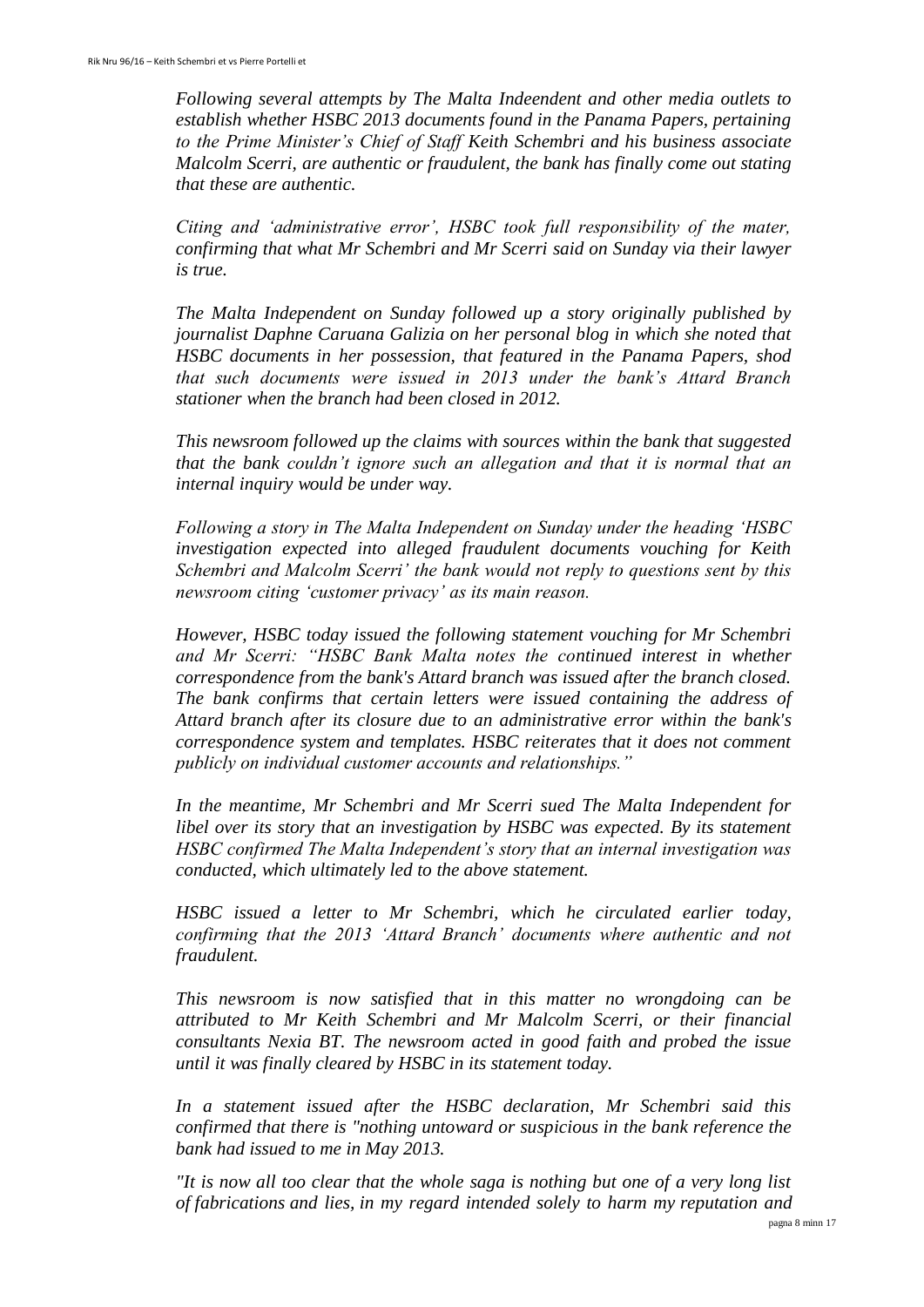*by extension that of the Government. I do not expect better from certain bloggers, but the complicity by certain respected media institutions is unacceptable and a bane to democratic standards and well being of this country."*

19. Jirrizulta illi l-artikoli kollha fuq ikkowtati ghadhom accessibbli fuq is-sit elettoniku w uhud mill-kummenti illi saru minn varji persuni, inkluz dawk indikati bhala lesivi fil-konfront tarrikorrenti, ghadhom jidhru filwaqt illi ohrajn gew imhassra mill-amministraturi waqt il-mori tal-kawza.

## **4. Konsiderazzjoni legali**

- 1. Jirrizulta illi l-azzjoni odjerna mibdija mir-rikorrenti, filwaqt illi tirrigwarda l-artikolu ppubblikat, tibaza ruhha aktar fuq il-kummenti illi certi persuni ghazlu illi jaghmlu fil-blog post illi kien hemm taht l-artikolu inniffsu.
- 2. Jirrizulta illi d-difiza ta' l-intimati huma principalment tlieta, ossija:
	- illi Pierre Portelli ghandu jigi liberat mill-osservanza tal-gudizzju ghax mhux l-editur
	- illi l-artikoli kienu wiehed li kellu jitqies bhala fair comment
	- illi l-kummenti li saru ma kienux libelluzi u kellhom jirrispondu ghalihom min kitibhom
- 3. Jirrizulta illi jkun ghalhekk opportun illi l-Qorti, qabel ma taghmel il-onsiderazzjonijiet u konkluzjonijet taghha, taghmel referenza ghal xi kaziztika lokali u estera kif ukoll tghalim fil-kamp tal libelli illi jistghu jkunu ta' assistenza u konfort ghal dina l-Qorti.
- 4. Jirrizulta illi, dwar id-difiza ta' *fair comment*, **Gatley on Libel and Slander** jghid issegwenti,:

*To succeed in a defence of fair comment the defendant must show that the words are comment, and not a statement of fact. He must also show that there is a basis of fact for the comment, contained or referred to in the matter complained of. Finally, he must show that the comment is on a matter of public interest, one which has expressly or implicitly put before the public for judgment or is otherwise a matter with which the public has a legitimate concern. If, however, the plaintiff can show that the comment was not made honestly or was actuated by malice, he will defeat the plea.*

- 5. Jirrizulta illi huwa fatt maghruf li d-"difiza" tal-"*fair comment*" dejjem kienet intiza sabiex tohloq bilanc bejn id-dritt tal-liberta' ta' l-espressjoni u dritt li hu daqstant importanti, ossija dak li individwu jipprotegi r-reputazzjoni tajba tieghu.
- 6. Di fatti, kif inghad minn Lord Justice Scott fil- kawza **Lyon v. Daily Telegraph**:

*The right of fair comment is one of the fundamental rights of free speech and writing which are so dear to the British nation, and it is of vital importance to the rule of law on which we depend for our personal freedom.*

7. Fil-kawza **Dr Louis Galea vs Etienne St John u Felix Agius** deciza fit 30 ta' April 2015, intqal illi: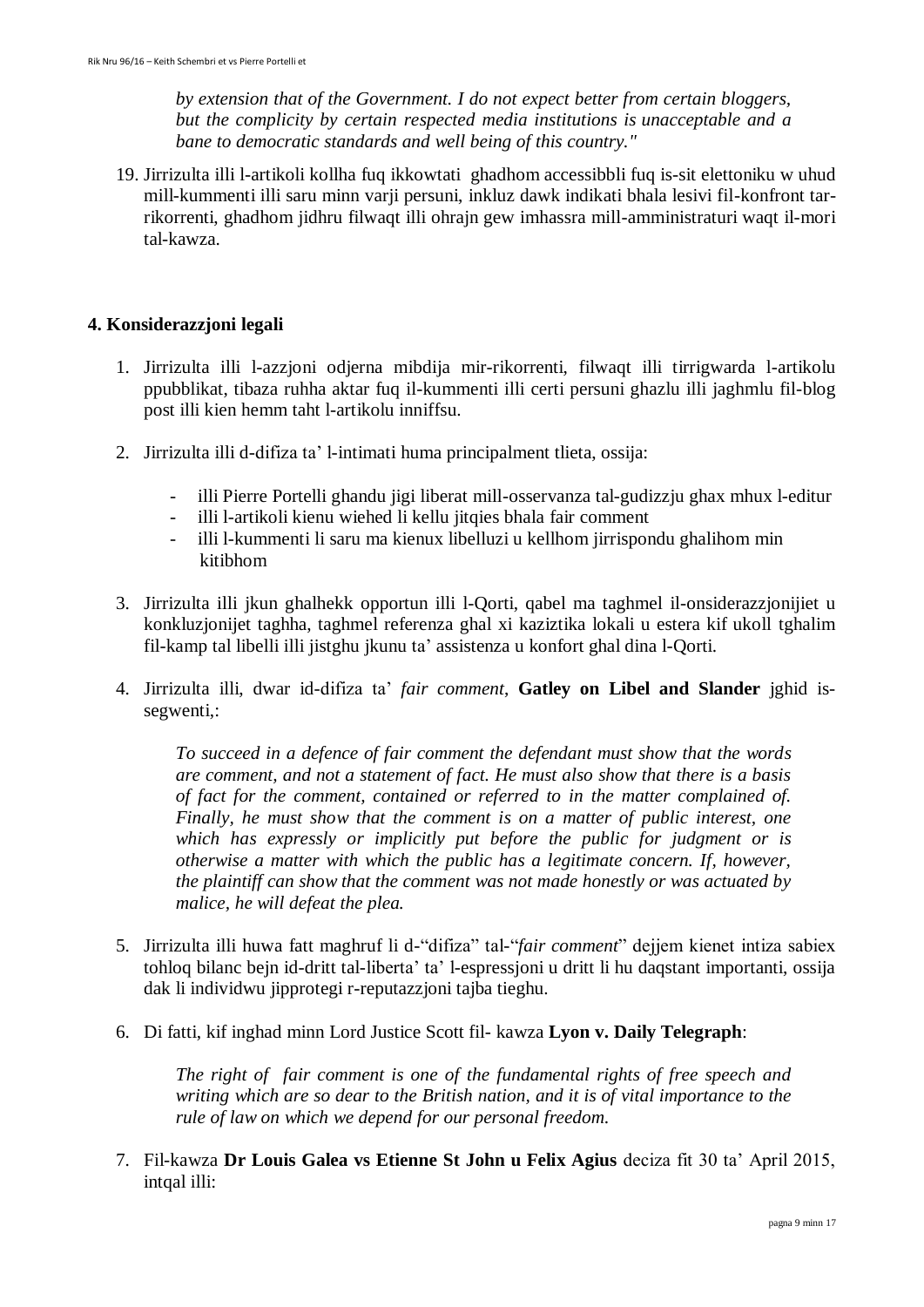dwar l-aspett tad-difi*ża tal-kumment gust ilu żmien jinghad mill-Orati taghna li,* biex id-difiża tal-kumment gust tkun tghodd, jehtieg li min jistrieh fuqha jsehhlu *juri li (a) l-kumment kien imsejjes fuq fatt li jkun issemma fil-pubblikazzjoni li minnha jitressaq l-ilment; (b) il-fatt imsemmi jrid ikun sostanzjalment minnu; (c) il-kumment irid jintwera li jkun gustifikabbli jew misthoqq; (d) il-kumment irid ikun tali li jikkwalifika bhala kritika u mhux żeblih, tghajjir jew insolenza; u (e) irid jag ti l-fehma onesta tal-kummentatur u li l-pubblikazzjoni ta' dik il-fehma ma saritx b'hażen jew bil-hsieb preciż li jwegga' lil dak li jkun.* 

Tali taghlim huwa anke rifless f'gurisprudenza estera u, di fatti, fil-kawza **Spiller vs Joseph** deciza mill-Qorti tal-Appell Ingliza fl 1 ta' Dicembru 2010, Lord Phillips ghamel issegwenti konsiderazzjonijiet meta wiehed iqis id-difiza ta' 'fair comment':

*A subsidiary but important issue was what it was that a defendant had to prove in order to establish the defence of fair comment. Counsel for the plaintiff submitted that the defendant had to establish that: (i) the words complained of were comment; (ii) the comment was on facts; (iii) the facts commented on constituted a matter of public interest; (iv) the comment was objectively "fair"; that is the comment was one that was capable of being honestly founded on the facts to which it related, albeit by someone who was prejudiced and obstinate; (v) the comment represented the defendant's honest opinion. If he discharged all these burdens, the defence could none the less be defeated by proof of malice on the part of the defendant, but the onus of proving malice lay on the plaintiff. Both the Court of Appeal and the House of Lords held that there was no burden on the defendant to establish the fifth element. The defendant's honesty was assumed unless the plaintiff could disprove it by establishing malice.*

8. Finalment, dwar il-kuncett ta' 'value judgment', il-Qorti Ewropeja ghad-Drittijiet tal-Bniedem, fil-kawza **Jerusalem vs Austria** (2003) EHRR 567,para 43, tghid is-segwenti:

*… even where a statement amounts to a value judgment, the proportionality of an interference may depend on whether there exists a sufficient factual basis for the impugned statement, since even a value judgment may be excessive if it has no factual basis to support it ."*

- 9. Jirrizulta car, ghalhekk, mill-provi fuq imressqa, illi hemm sabiex id-difiza ta' 'fair comment' u 'value judgment' tirnexxi, irid jigi ppruvat illi dak allegat huwa bbazat fuq fatti sostanzjalment veri.
- 10. Jirrizulta illi l-intimati jikkontendu ukoll illi huma ma humiex responsabbli ghall-kitba ta' terzi.
- 11. Jirrizulta illi f'decizjoni moghtija mill-Grand Chamber tal-Qorti Europea ghad-Drittijiet tal-Bniedem fl-ismijiet **Delfi AS vs Estonia** fis 16 ta' Gunju 2015 dik il-Qorti ikkunsidrat difiza simili imressqa mis-socjeta Delfi, li tiggestixxi sit ta' internet fejn jidhru stejjer u jsiru lkummenti dwarhom, u fejn din il-Qorti qalet is-segwenti:

*The Court notes at the outset that user-generated expressive activity on the*  Internet provides an unprecedented platform for the exercise of freedom of *expression. That is undisputed and has been recognised by the Court on previous occasions see Ahmet Yıldırım v. Turkey, no. 3111/10, § 48, ECHR 2012, and Times Newspapers Ltd (nos. 1 and 2) v. the United Kingdom, nos. 3002/03 and*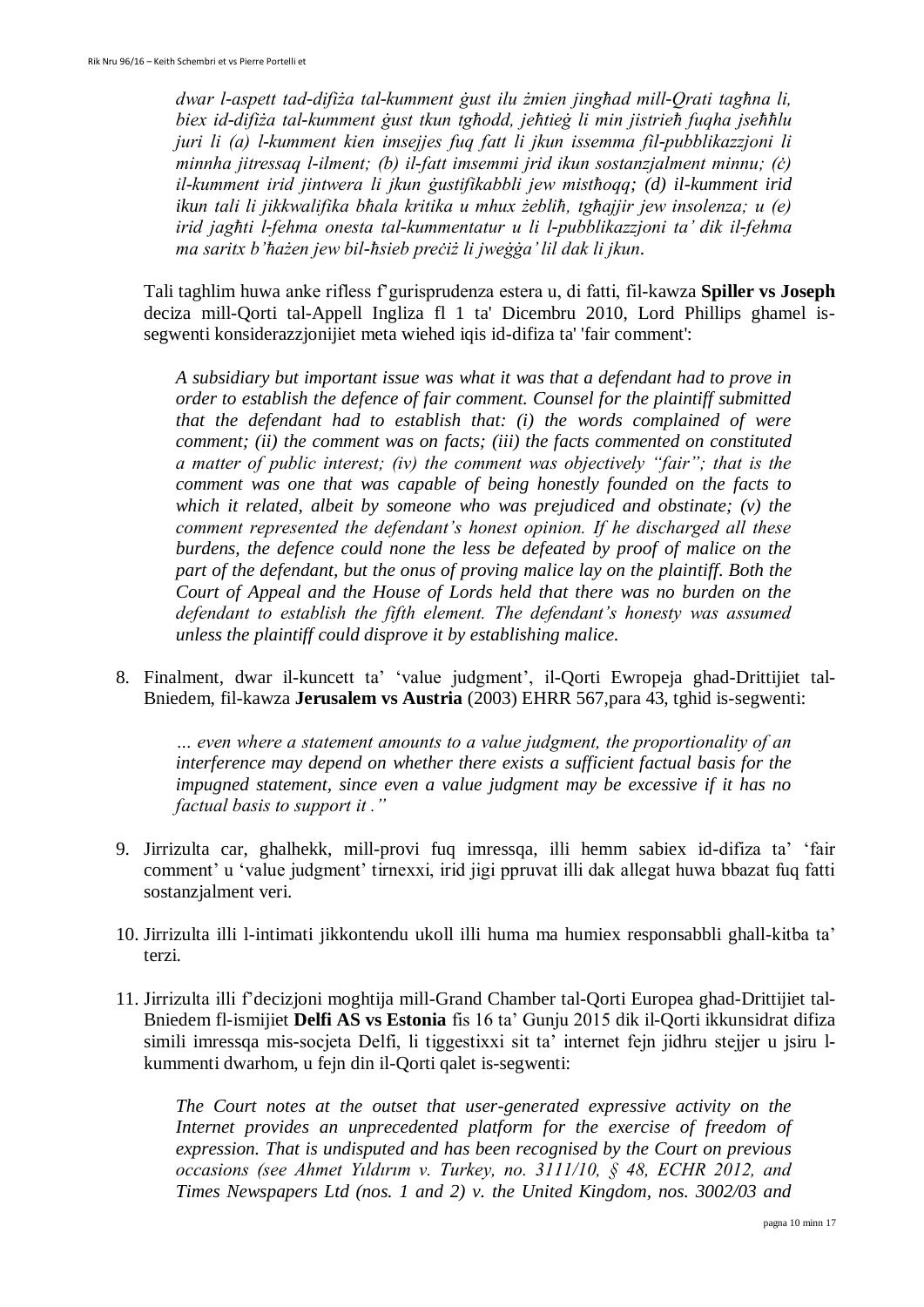*23676/03, § 27, ECHR 2009). However, alongside these benefits, certain dangers may also arise. Defamatory and other types of clearly unlawful speech, including hate speech and speech inciting violence, can be disseminated like never before, worldwide, in a matter of seconds, and sometimes remain persistently available online.*

#### 12. Tkompli tghid l-istess Qorti:

*… because of the nature of Internet media, it cannot reasonably be required of a portal operator to edit comments before publishing them in the same manner as applies for a printed media publication. While the publisher [of a printed media publication] is, through editing, the initiator of the publication of a comment, on the Internet portal the initiator of publication is the writer of the comment, who makes it accessible to the general public through the portal.*

#### 13. Ghalhekk, il-Qorti tikkontendi illi

*…. because of the particular nature of the Internet, the "duties and responsibilities" that are to be conferred on an Internet news portal for the purposes of Article 10 may differ to some degree from those of a traditional publisher, as regards third- party content.*

#### 14. Madanakollu, il-Qorti tasal ghall-konkluzjoni illi

*The Court accordingly finds that, as a professional publisher, the applicant company should have been familiar with the legislation and case-law, and could also have sought legal advice …. the Court considers that the applicant company was in a position to assess the risks related to its activities and that it must have been able to foresee, to a reasonable degree, the consequences which these could entail.* 

#### 15. L-istess Qorti tghaddi biex taghmel is-segwenti osservazzjoni

*"…. the Court has emphasised the essential function the press fulfils in a democratic society. Although the press must not overstep certain bounds, particularly as regards the reputation and rights of others and the need to prevent the disclosure of confidential information, its duty is nevertheless to impart – in a manner consistent with its obligations and responsibilities – information and ideas on all matters of public interest (see Jersild v. Denmark, 23 September 1994, § 31, Series A no. 298; De Haes and Gijsels v. Belgium, 24 February 1997, § 37, Reports 1997I; and Bladet Tromsø and Stensaas v. Norway [GC], no. 21980/93, § 58, ECHR 1999III). Journalistic freedom also covers possible recourse to a degree of exaggeration, or even provocation (see Prager and Oberschlick v. Austria, 26 April 1995, § 38, Series A no. 313, and Bladet Tromsø and Stensaas, cited above, § 59). The limits of permissible criticism are narrower in relation to a private citizen than in relation to politicians or governments (see, for example, Castells v. Spain, 23 April 1992, § 46, Series A no. 236; Incal v. Turkey, 9 June 1998, § 54, Reports 1998IV; and Tammer v. Estonia, no. 41205/98, § 62, ECHR 2001I).*

*133. Moreover, the Court has previously held that in the light of its accessibility and its capacity to store and communicate vast amounts of information, the*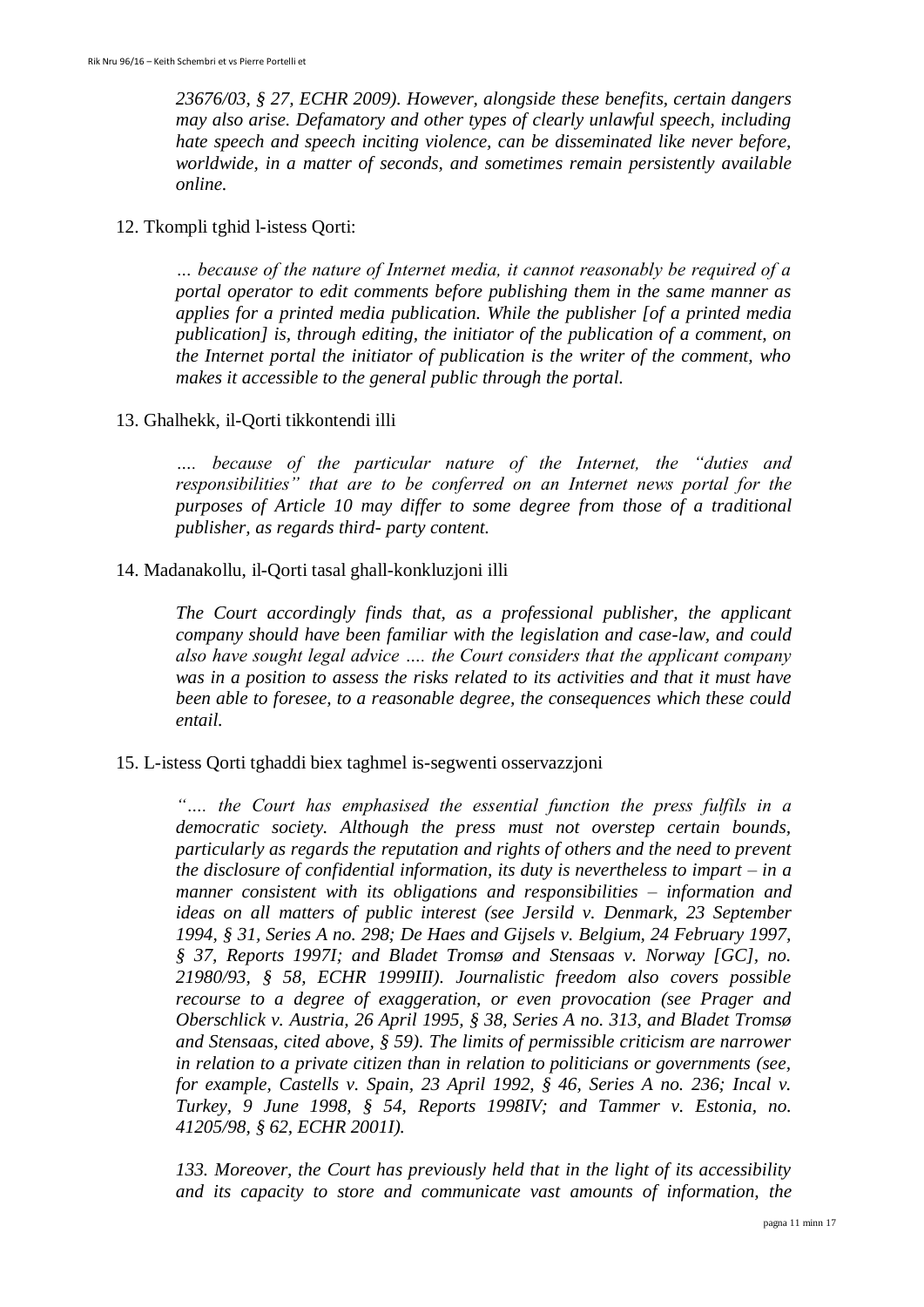*Internet plays an important role in enhancing the public's access to news and facilitating the dissemination of information in general (see Ahmet Yildirim, cited above, § 48, and Times Newspapers Ltd, cited above, § 27). At the same time, the risk of harm posed by content and communications on the Internet to the exercise and enjoyment of human rights and freedoms, particularly the right to respect for private life, is certainly higher than that posed by the press (see Editorial Board of Pravoye Delo and Shtekel, cited above, § 63).*

*134. In considering the "duties and responsibilities" of a journalist, the potential impact of the medium concerned is an important factor and it is commonly acknowledged that the audiovisual media often have a much more immediate and powerful effect than the print media (see Purcell and Others v. Ireland, no. 15404/89, Commission decision of 16 April 1991, Decisions and Reports 70, p. 262). The methods of objective and balanced reporting may vary considerably, depending among other things on the media in question (see Jersild, cited above, § 31).*

16. Eventwalment, dwar id-difiza mressqa minn Delphi illi hija ma hijex responsabbli ghallkummenti ta' terzi, bhalma del resto tghid l-intimata, il-Grand Chamber taghmel is-segwenti konkluzjoni:

*Based on the concrete assessment of the above aspects, taking into account the reasoning of the Supreme Court in the present case, in particular the extreme nature of the comments in question, the fact that the comments were posted in reaction to an article published by the applicant company on its professionally managed news portal run on a commercial basis, the insufficiency of the measures taken by the applicant company to remove without delay after publication comments amounting to hate speech and speech inciting violence and to ensure a realistic prospect of the authors of such comments being held liable, and the moderate sanction imposed on the applicant company, the Court finds that the domestic courts' imposition of liability on the applicant company was based on relevant and sufficient grounds, having regard to the margin of appreciation afforded to the respondent State. Therefore, the measure did not constitute a disproportionate restriction on the applicant company's right to freedom of expression.*

- 17. Jirrizulta car illi s-sentenza fuq citata hija cara bizzejjed biex jigi dikjarat illi, ghalkemm amministratur ta' sit elettroniku ghandu responsabbiltajiet ftit differenti minn dik ta' editor ta'gazzetta stampata, stante illi editur ta' gazzetta stampata jista jara l-kummenti qabel ma jigu ppubblikati filwaqt illi amministratur ta' sit elettroniku jista jara il-kummenti biss la darba jidhru fuq is-sit tieghu, l-obbligi w responsabbiltajiet ta' l-amministratur isiru bhal dawn ta' editur ta' gazzetta stampata la darba il-kumment ikun stampat u jkun accessibbli ghall-kummenti ta' terzi. Di fatti, f'tali stadju, f'kaz illi jitqieghed xi kumment illi, b'xi mod, jista jitqies bhala offensiv jew malafamanti fil-konfront ta' terzi, l-amministratur ghandu jiehu l-passi kollha mehtiega sabiex inehhi tali kummenti minn fuq tali sit, sabiex il-hsara tigi minimizzata. F'kaz illi tali azzjoni ma ssehx, ir-responsabbilta' ta' l-amministratur tiehu xejra differenti u l-amministratur ikun qieghed jqis il-kummenti ta' terzi bhala kummenti tieghu u ghalhekk ghandu jitqies responsabli ghal tali kummenti daqslikieku ghamilhom hu.
- 18. Jirrizulta illi lokalment, f'kwistjoni simili hafna ghal dik meritu tal-kawza odjerna, ossija ilkawza **Nutar Mark Sammut vs Daphne Caruana Galizia**, deciza mill-Qorti tal-Appell (Sede Inferjuri) fid 9 ta' Jannar 2008, dik il-Qorti, wara illi qieset il-gurisprudenza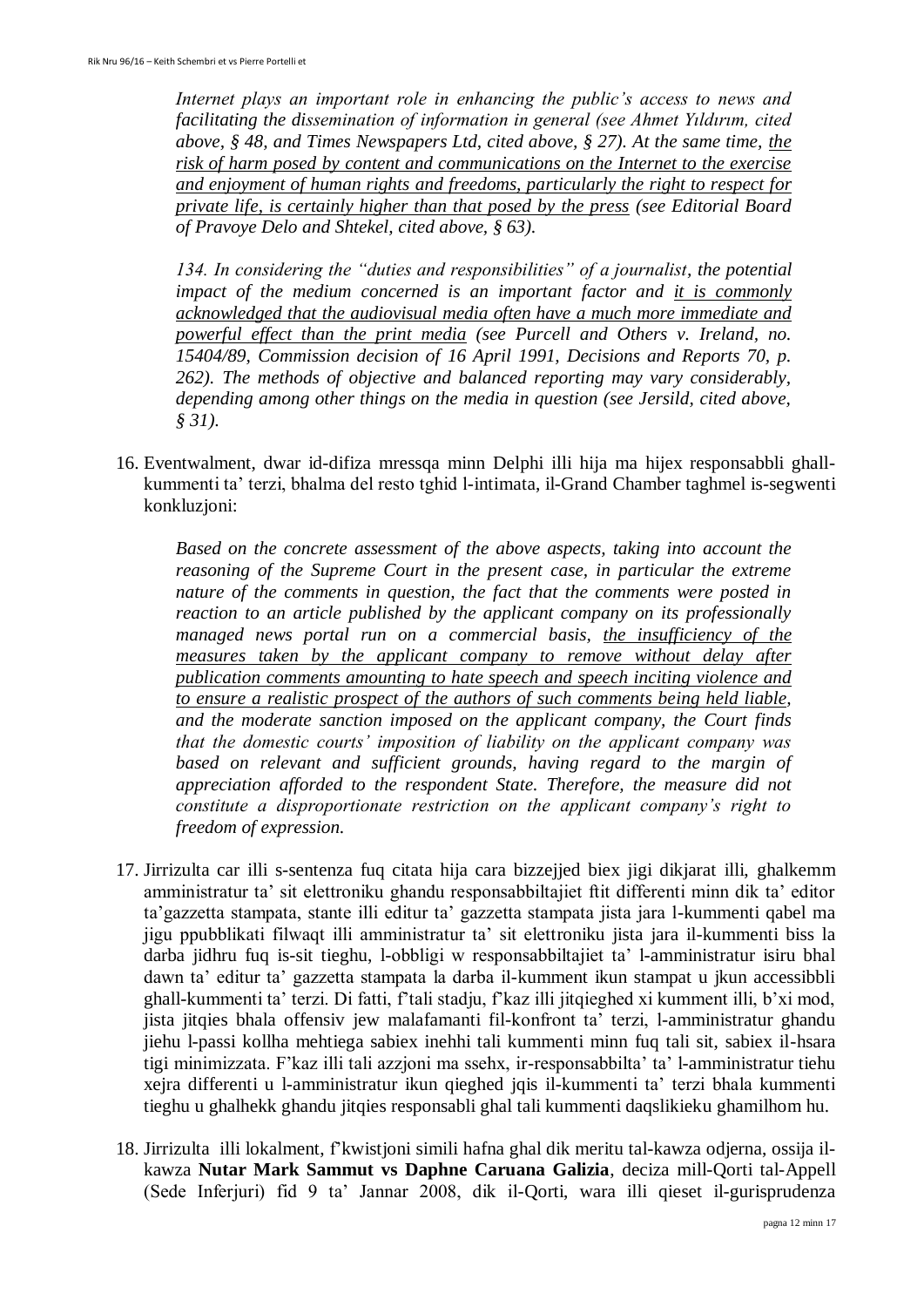Ewropeja, fosthom dik fuq imsemmija, taghmel is-segwenti osservazzjonijiet dwar illiberta' ta' l-espressjoni u l-limitazzjonijet taghha:

*Sa fejn hu maghruf ma jezisti ebda provvediment f' ebda ligi, kompriza l-Konvenzjoni Ewropeja, u l-ebda kazistika ta' dehen li tikkondona, taht l-iskuzanti ta' certu stil jew kitba, l-uzu, imqar b' cajta, minn xi artikolist, anke ta' kalibru, ta' kliem jew espressjonijiet offensivi sempliciment in omagg ghal manifestazzjoni libera tal-hsieb. Dan aktar u aktar fejn, bhal f' dan il-kaz, l-informazzjoni divulgata tal- fatt ut sic tinsab akkompanjata minn informazzjonijiet ohra kkummentati, bla ebda utilita` ghall-ahjar komprensjoni ta' l-informazzjoni jekk mhux biex tinferixxi b' mod ripunjanti fuq il-karattru ta' l-appellat, u l-ghazliet tal-prestazzjonijiet professjonali tieghu lil certu partit politiku.*

19. Dik il-Qorti tkompli biex tikkwota l-Gatley "**On Libel and Slander**" fejn jghid:

*"It is immaterial whether the imputation is conveyed by words of assertion or suggestion, or by words used in a declarative or interrogative form. A defendant is liable for insinuation as well as for explicit statement, for insinuation may be as defamatory as direct assertion and even more mischievous. The tendency and effect of the language, not its form, is the criterion. A defendant cannot defame and escape the consequences by any dexterity of style".*

#### **5. Konsiderazzjoniijet konklussivi fuq il-fatti**

- 1. Jirrizulta, mill-provi prodotti, illi l-artikolist fil-gurnal **The Malta Independent**, li ghazel illi ma jidentifikax ruhu fl-artikolu illi gie ppubblikat fil-harga tal-Hadd 8 ta' Mejju 2016, ghazel illi jaghmel tieghu storja illi kienet dehret fuq il-blog tal-gurnalista Daphne Caruana Galizia ftit jiem qabel, li kopja taghha qatt ma giet ppresentata fl-atti ta' dina l-kawza, u filwaqt illi ghamel tieghu assersjonjiet gia maghmulha fuq tali blog, u dan meta ntqal illi intuzaw "*alleged fraudulent documents vouching for Keith Schembri and Malcolm Scerri*", sahaq illi l-bank HSBC "*is expected to launch an investigation into the possible fraudulent presentation of documents concerning OPM Chief ofStaff Keith Schembri and Malcom Scerri, the general managed of the company Mr Schembri owns, Kasco Ltd, sources have told this newsroom.*"
- 2. Jirrizulta, mill-provi prodotti, illi ghalkemm l-artikolist ma identifikax ruhu fl-artikolu per se, Pierre Portelli kien il-persuna illi attwalment ghamel kuntatt mal-Head of Communication tal-HSBC, ossija Franco Aloisio, dakinhar stess illi harget l-istorja fuq is-sit [www.daphnecaruanagalizia.com,](http://www.daphnecaruanagalizia.com/) sabiex jinvestiga l-allegazzjonijiet ulterjorment u kien hu attwalment il-persuna illi kienet giet mghoddija l-informazzjoni illi kien ser isir stharrig intern fl-HSBC dwar l-allegazzjonijiet illi saru – dana huwa dak illi eventwalment gie rrappurtat fl-ewwel paragrafu tal-artikolu meritu tal-kawza odjerna – ghalhekk Pierre Portelli ghandu jerfa responsabbilta' wkoll.
- 3. Jirrizulta wkoll, mix-xhieda ta' Franco Aloisio, illi l-istess Pierre Portelli gie mgharraf ukoll illi '*prima facie*' kien jidher illi dana kien zball amministrattivu allura ma kien hemm xejn fraudolenti f'dawk ir-rapporti – dana konvenjentement ma ssemmiex mill-artikolist fl-artiklu meritu tal-kawza odjerna.
- 4. Jirrizulta wkoll illi ghalkemm l-intimati kienu a korrent tal-fatt illi '*prima facie*' l-hrug talittra bl-indirizz ta' Attard kien zball amministrattiv tal-Bank, Pierre Portelli, meta kkuntattjat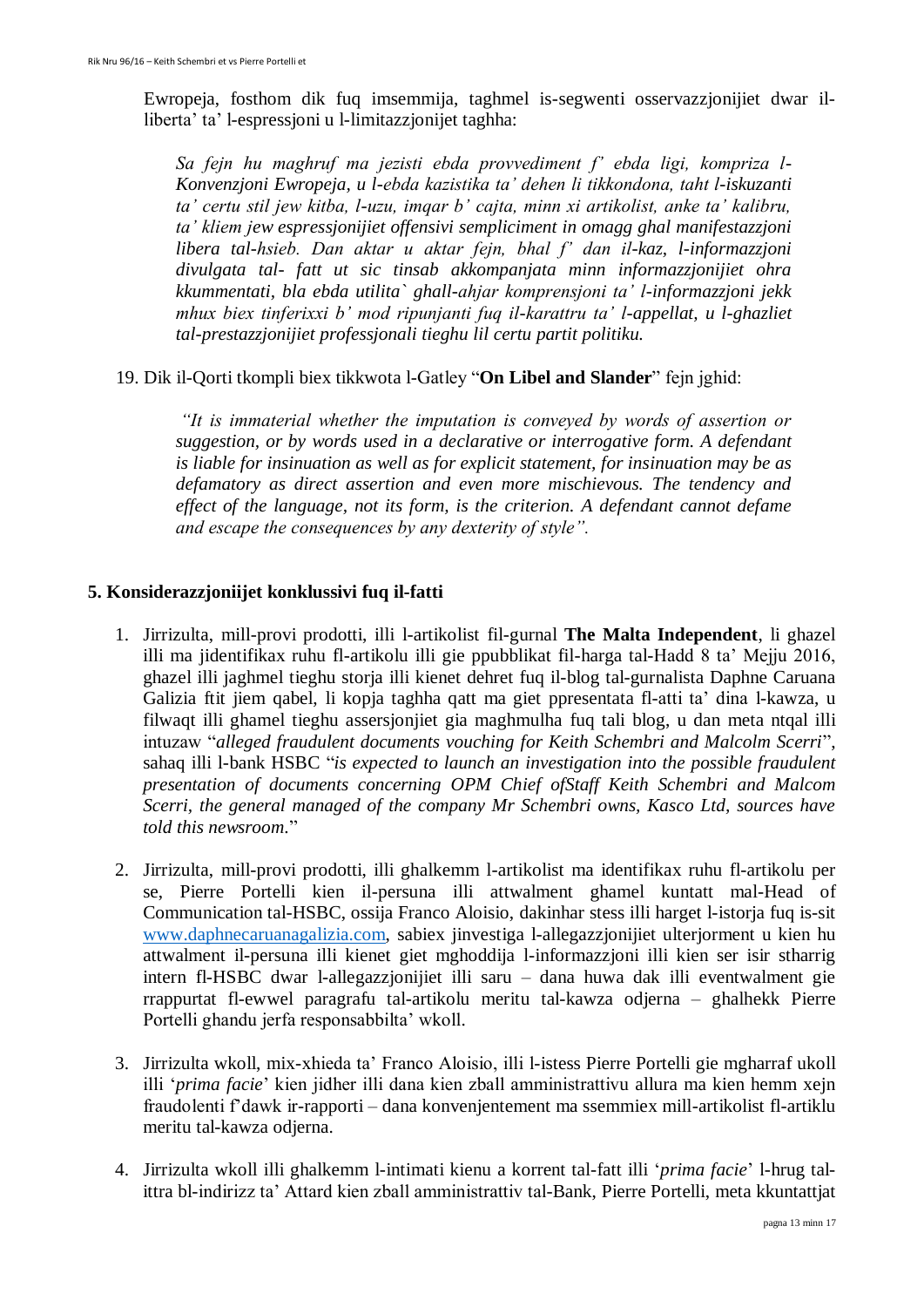mill-konsulent legali ta' Brian Tonna u Karl Cini, fl-10 ta' Mejju 2018 (fol 44) kif ukoll meta kkuntattjat precendentement mill-konsulent legali ta' Keith Schembri u Malcolm Scerri fit 8 ta' Mejju 2016 fil-ghaxija, irrisponda illi ma saru ebda allegazzjonijiet filkonfront tar-rikorrenti u sahaq illi la darba r-rikorrenti ma kienux cahdu l-istorja illi dehert fuq is-sit elettroniku [www.daphnecaruanagalizia.com,](http://www.daphnecaruanagalizia.com/) l-istejjer ma setghux jitnehhew izda gharraf li malli l-Bank jghaddilhom informazjoni, huma jiehdu hsieb jirrapportawha.

- 5. Jirrizulta illi fir-risposta lill-konsulent legali ta' Tonna u Cini, Portelli jghid "*You (sic) version of the facts that such could be the result of wrong stationery on behalf of the bank is indeed revealing. This will surely feature in our story highlighting your clients' denial*" (fol 44)
- 6. Jirrizulta illi tali indikazzjoni illi huwa ma kienx jaf dwar zball fil-hrug tal-'*letter head*' tal-Bank ma tihdirx ili hija korrobrata minn dak illi xehed r-rappresentant tal-Bank, fejn dana qal illi il-Gimgha 6 ta' Mejju 2016, kkuntattjat minn Pierre Portelli, huwa kien gharrfu illi 'prima facie' kien hemm zball amministrattiv.
- 7. Jirrizulta illi Pierre Portellli ghazel illi qatt ma jixhed fil-proceduri odjerni, u ghalhekk il-Qorti ikollha tistrieh fuq il-verzjonijiet tal-fatti kif stabbiliti fix-xhieda ta' Franco Aloisio fejn sahaq illi huwa kien gharraf lill Pierre Portelli minnufih lli dana probabbilment kien 'zball amministrattiv'.
- 8. Jirrizulta illi dana il-fatt, illi certament kien ta' interess pubbliku u kien ta' interess kbir lillqarrejja tal-gurnal u tas-sit elettroniku, konvenjentement gie skartat u mhux imdahhal flartikolu meritu tal-kawza odjerna, u ssemma biss l-ewwel darba fl-artikolu illi deher fil-11 ta' Mejju 2016, u dana wara illi r-rikorrenti kienu talbu apologija w Pierre Portelli kien irrifjuta illi johrogha.

# **6. Konsiderazzjonijiet konklussivi fuq id-danni u responsabbilta'**

- 1. Jirrizulta illi tul il-proceduri odjerni, ir-rikorrenti, pemezz tal-affidavits taghhom, sahqu listess haga, ossija illi l-intimati ghawgu l-fatti biex jimminaw l-integrita taghhom (fol 30) u li hadd mill-intimati ma ghamel komunikazzjoni maghhom qabel ma nharget l-istorja.
- 2. Jirrizulta wkoll illi, a differenza ta' dak illi jikkontendu l-intimati, partikolarment filkorrispondenza illi skambjaw mar-rikorrenti qabel ma nbdew il-proceduri odjerni, il-fatt illi l-intimati ghazlu illi jippubblikaw, kwazi '*in toto*', l-kontenut tal-artikolu li kien ittella fuq is-sit tal-gurnalista Daphne Caruana Galizia ftit jiem qabel fisser illi kienu qed jaghmlu bhala taghhom dak minnha allegat.
- 3. L-intimati setghu facilment jirristringu l-artikolu taghhom ghall-ewwel paragrafu ta' l-istorja innifisha, li attwalment kienet l-unika "investigazzjoni" illi ghamel l-artikolist qabel ma rriproduca l-istorja illi kienet gia pubblikata ftit jiem qabel – dana ma ghamluhx.
- 4. Jirrizulta illi minflok, l-artikolist ghazel illi jenfasizza, kemm fit-titolu tal-artikolu kif ukoll fl-ewwel paragrafu tal-artikolu inniffsu, illi kienet ser issir "*investigation*" da parte tal-bank HSBC fuq dak illi l-artikolist ddeskriva bhala "*alleged fraudulent documents vouching for Keith Schembri and Malcolm Scerri*".
- 5. Jirrizulta car illi l-intenzjoni tal-artikolist meta ppubblika tali storja ma kienetx sabiex jgharraf lill-qarrejja bi storja li jista jkollha interess pubbliku, izda attwalment kienet sabiex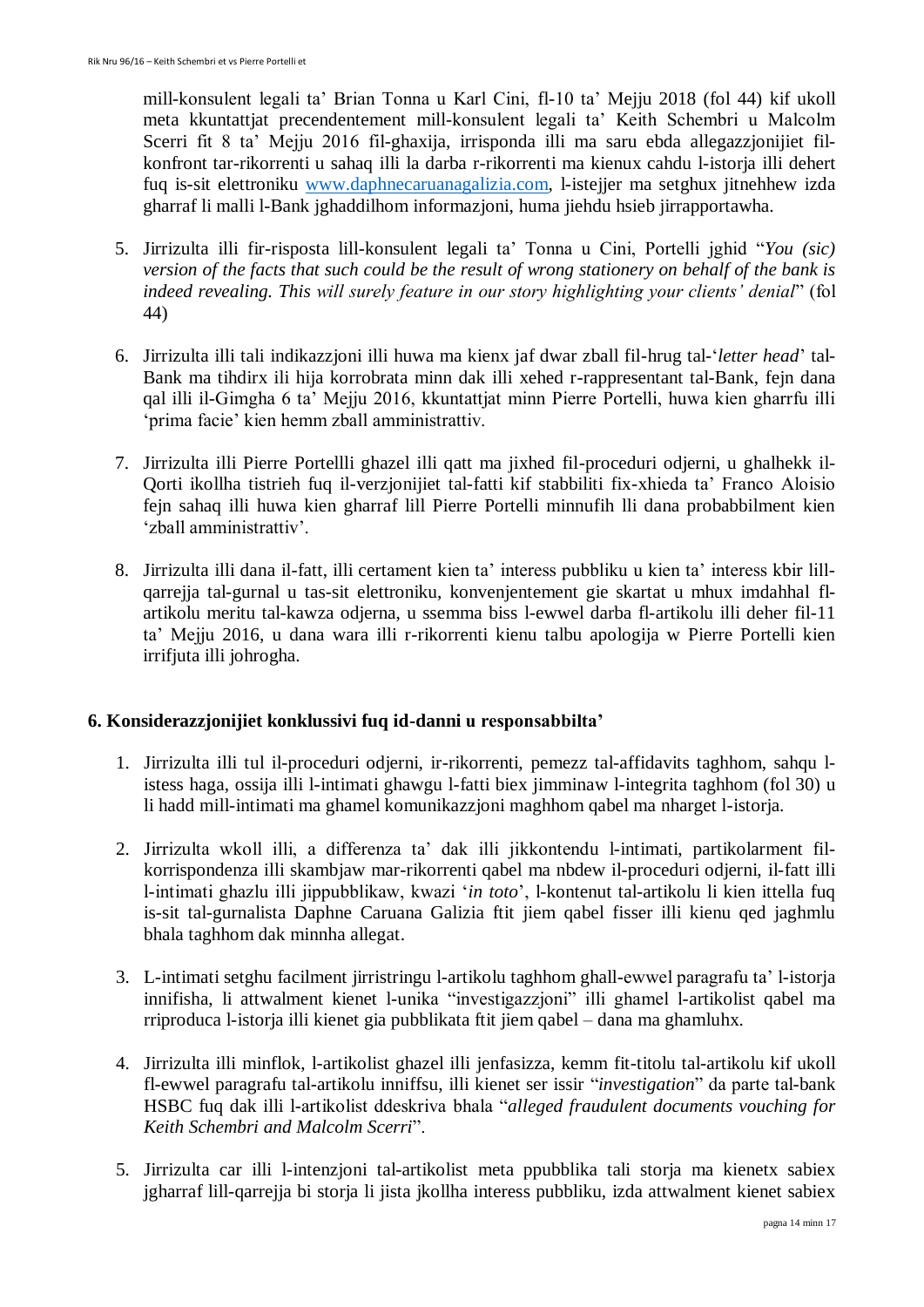tirriafferma l-allegazzjonijiet gia maghmulha illi Keith Schembri u Malcom Scerri uzaw dokumentazzjoni falsifikati sabiex jifthu kumpanniji barra minn Malta – dana johrog car mill-fatt illi, kif jistqarr Franco Aloisio, Pierre Portelli kien mgharraf illi kien jidher li dan kollu kien kaz ta' 'zball amministrattiv', izda tali dettall gie totalment ommess mill-artikolist fl-artikolu meritu tal-kawza odjerna u ssemma biss tlett ijiem wara, meta l-hsara li rrikorrenti jilmentaw dwaru kienet gia saret.

- 6. Jirrizulta wkoll illi tali intenzjoni hija ben ippruvata mill-kummenti illi thallew jaghmlu terzi persuni taht l-artikolu illi deher online, liema kummenti juru bic-car illi l-messagg illi inghata lill-pubbliku kien li r-rikorrenti kienu involti f'attivita illegali u kriminali ta' falsifikazzjoni ta' dokumentazzjoni tal-bank, u dana sabiex jottjenu vantagg huma, ossija jifthu kumpanniji barra minn Malta – l-intimati kienu f'kull posizzjoni illi jipprodibixxu jew jillimitaw il-kummenti illi saru minn terzi dwar dak allegat minnhom fl-artikolu, imma huma ghazlu illi jhallu lill-kullhadd jghaddi l-kummenti taghhom, inkluz kummenti illi ma jistghux ma jiqtiesux bhala minnhom innifishom libelluzi jew malafamanti fil-konfront tarrikorrenti peress illi jattribwixxu azzjoni kriminali da' parte tar-rikorrenti, liema kummenti minnhom infushom jippruvaw il-hsara illi kkawzaw l-intimati bil-pubblikazzjoni tal-artikolu meritu tal-kawza odjerna minghand ma ghaddew l-informazzjoni **kollha** illi huma kellhom fil-pussess taghhom.
- 7. Jirrizulta, minn gurisprudenza tal-Qorti Ewropeja ghad-Drittijiet tal-Bniedem, illi ghalkemm l-intimati jishqu illi min ghamel il-kummenti ghandu jinzamm responsabbli ta' dak illi ntqal, huwa car li l-fatt li l-amminstratur tas-sit the Malta Independent Online ippermetta illi jsiru kummenti u allegazzjonijiet fil-konfront tar-rikorrenti hija sufficjenti sabiex jinzammu responsabbli taghhom ukoll.
- 8. Il-Qorti thoss illi r-responsabbilta' ta' l-intimati, fil-kaz odjern, li ghandha tirifletti fid-danni moghtija, tizdied esponentement, mhux minhabba il-kontenut tal-artikolu per se', izda minhabba l-fatt illi hallew u ppermettew lill-persuni mhux facilment identifikabbli jaghmlu kummmenti libelluzi u malafamanti fil-konfront tar-rikorrenti minghajr ma dawna gew b'xi mod kkontrollati jew censurati qabel il-pubblikazzjoni, liema kummenti, mill-qari taghhom, kienu intizi unikament biex jaghmlu hsara lir-rikorrenti.
- 9. Il-Qorti tosserva illi kien ikun ferm ahjar kieku l-intimati, flok ma qajjmu difiza illi ma kienux responsabbli ghall-kummenti ta' terzi, hadu hsieb illi jidentifikaw lill min kiteb ilkummenti li tqiesu bhala libelluzi u malafamanti mir-rikorrenti u talbu illi tali persuni jigu kjamati in kawza biex jirrispondu ghal eghmilhom, u dana peress illi kien ikun hekk biss illi, b'mod limitat, jillimitaw r-responsabbiltajiet taghhom u jghadduhom fuq min attwalment ghazel illi jaghmel il-kummenti tieghu, mill-kumdita' tad-dar tieghu, wara il-paraventu tassistema informatika illi biddlet ir-realta tad-dinja kollha kif konna nafuha.
- 10. Il-Qorti tosserva illi wasal iz-zmien illi kull min jghaddi kwalsiasi tip ta' kumment dispreggjattiv fuq il-mezzi socjali ikun facilment rintraccjabbli u, kif jghidu l-inglizi, "*put to task*" ghal dak illi jkun ghazel illi jikteb u jxandar ma' kullhadd u jinzammew responsabbli ghal-hsara kbira illi tkun qieghda ssir lill min ikun qed isofri minn l-effetti talallegazzjonijiet fil-konfront ta' tali persuni f'kaz illi jigi ppruvat illi huma inveritjeri.
- 11. Il-Qorti ma tistax ma tesprimix it-thassib serju taghha dwar l-uzu hazin u malizzjuz talkummenti illi bdew jigu riprodotti wara l-artikoli illi jigu ppubblikati fuq il-gazzetti online, bhalma gara fil-kaz odjern, u dana peress illi tali uzu hazin u malizzjuz qieghed jimmina lkuncett baziku tal-liberta' tal-espressjoni, stante illi, filwaqt li kullhadd ghandu jkollu lliberta' illi jesprimi l-hsibijiet tieghu, hadd ma ghandu d-dritt illi jiggudika persuni u jallega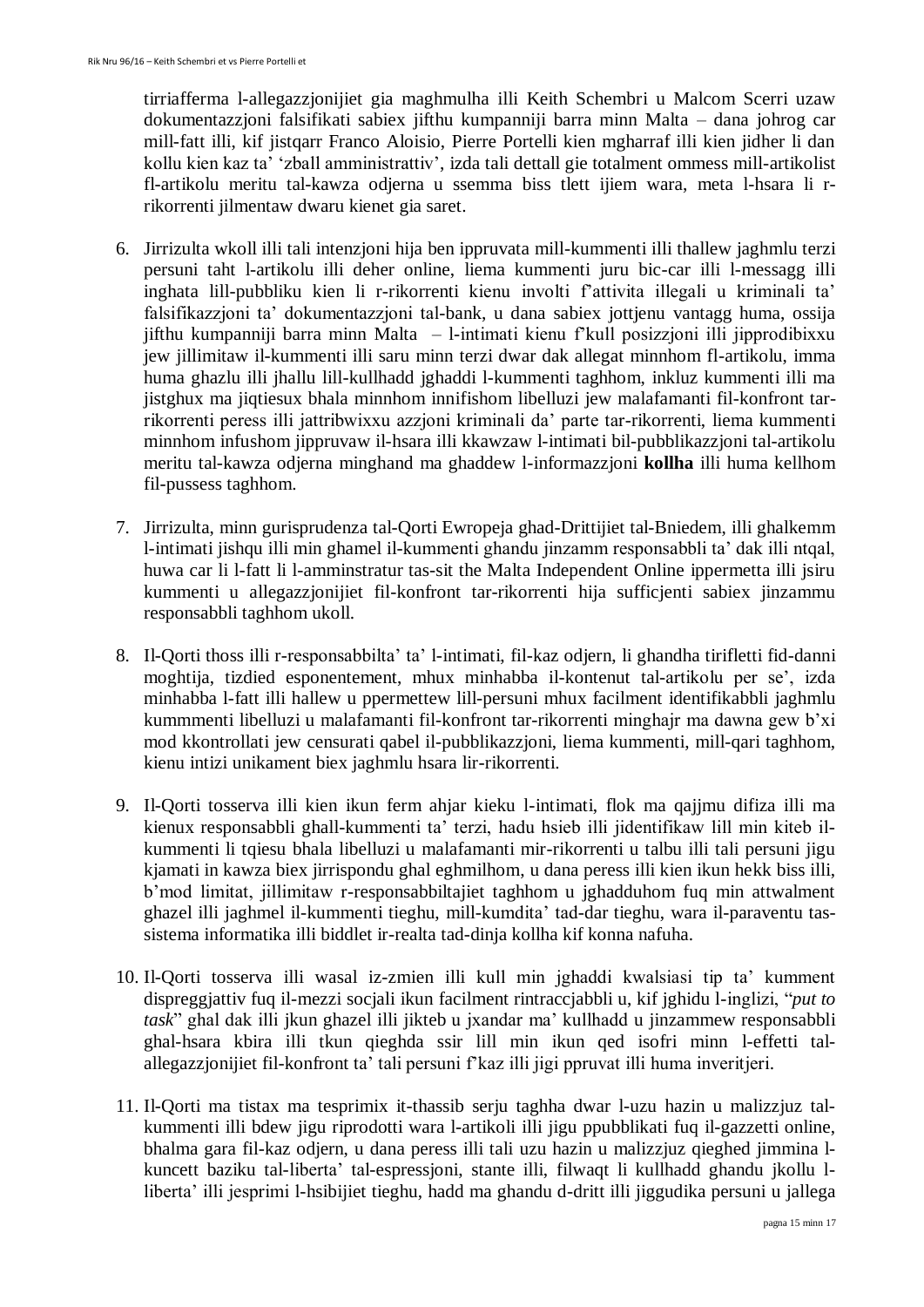fatti li jigu eventwalment ippruvati bhala inveritjeri minghajr ma eventwalment jigi punit f'kaz illi tali allegazzjonijet huma foloz.

12. Il-Qorti tosserva ukoll illi ghalkemm l-intimati jikkontendu illi huma ma ghandhomx jinzammew responsabbli tal-kummenti illi saru minn terzi, tali responsabbilta tibqa tinkombi fuqhom sakemm jibqu jippermettu illi jsiru kummenti libelluzi u malafamanti fil-konfront ta' terzi minn fuq is-sit taghhom, li l-intimati ghazlu illi jaghmlu accessibbli ghal kulhadd bhala mezz ta' xandir tal-hsibijiet ta' kull min ghandu interess, b'impunita' u sakemm lintimati jibqu joffru tali pjattaforma lill dawna l-persuni illi persistement jaghmlu akkuzi minghajr ma jerfghu responsabbilta' ghalihom u jibqu jippermettulhom jikkummentaw b'impunita, l-intimati ser jibqu responsabbli ghal dak illi jsir fuq is-sit taghhom. Del resto, kif qalet il-Qorti tal-Appell (Sede Inferjuri) fis-sentenza '**Sylvana Debono vs Alexander Farrugia**', deciza fis-27 ta' Jannar, 2016 u li dina l-Qorti ssib konfort fiha u taghmilha bhala taghha.

*Id-dritt tal-liberta tal-espressjoni m'huwiex licenzja biex thammeg ir-reputazzjoni ta' haddiehor u mbaghad tipprova tistahba wara dan id- dritt.*

# **7. Konkluzjoni**

Il-Qorti,

Wara illi rat il-provi kollha prodotta quddiemha, u wara illi semghet it-trattazzjoni ta' l-abbli difensuri taz-zewgt partijiet

Tghaddi biex taqta u tiddeciedi l-kaz billi

**Tichad** l-eccezzjonijiet kollha ta' l-intimati,

**Tilqa** it-talbiet attrici, u ghalhekk, filwaqt illi

**Tiddikjara** illi l-artikli intitolati (a) "**Panama Papers: HSBC investigation expected into alleged fraudulent documents vouching for Keith Schembri and Malcolm Scerri**" ippublikat fil-gurnal The Malta Independent on Sunday u (b) "**Probe expected into alleged fraudulent documents vouching for Keith Schembri, Malcolm Scerri**" (aktar tard emendat bhala "**Updated: Keith Schembri, Malcolm Scerri deny fraudulent documents allegations**"), it-tnejn li huma ppubblikati nhar it-8 ta' Mejju 2016 fuq is-sit The Malta Independent Online, u maghduda wkoll ilkummenti illi dehru taht l-artikoli online, kien libelluzi u malafamanti fil-konfront tar-rikorrenti Keith Schembri u Malcom Scerri.

**Tikkundanna** lill-intimati in solidum bejniethom ihallsu lir-rikorrenti Keith Schembri u Malcolm Scerri bhala danni is-somma ta' hamest elef Euro (€5,000).